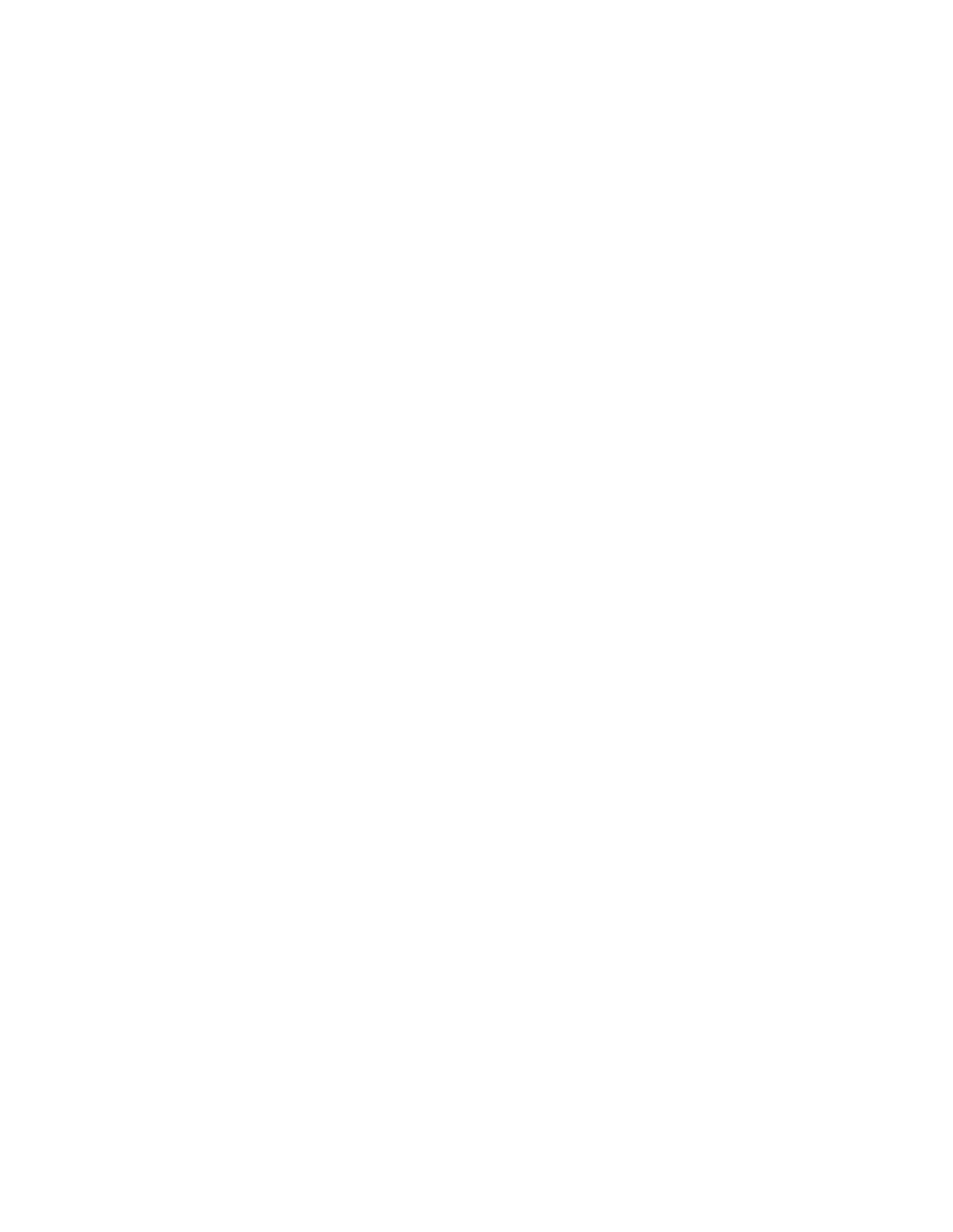## **CR-05 - Goals and Outcomes**

#### **Progress the jurisdiction has made in carrying out its strategic plan and its action plan. 91.520(a)**

This could be an overview that includes major initiatives and highlights that were proposed and executed throughout the program year.

The City of Plymouth is a recipient of Community Development Block Grant (CDBG) entitlement funds through the U.S. Department of Housing and Urban Development (HUD). These funds are allocated and expended for activities benefitting City of Plymouth residents. HUD requires a summary submission of the annual performance for the programs. The following is an overview of accomplishments for the most current reporting period of July 1, 2020 - June 30, 2021. This is the first reporting period in the 2020-2024 Consolidated Plan cycle.

The City of Plymouth is one of three CDBG entitlement jurisdictions among 43 suburban communities within Hennepin County, and remains a part of the Hennepin County Consortium for the purposes of the Five-Year Consolidated Plan.

The City of Plymouth has used its allocations according to the directives given in the 2020 Annual Action Plan. Of the total estimated 2020 CDBG budget (2020 allocation of \$295,170 and \$40,000 in program income), \$225,251 was used for homeowner occupied affordable housing projects, \$25,000 was used for rehabilitation and physical improvements to affordable rental units in Plymouth, \$60,000 was used for public service activities, \$3,000 was used for fair housing activities, and \$21,919 was allocated for the administration of the CDBG program. Plymouth received \$111,907 in program income during the 2020 year that was reallocated back into the program. There was an estimated \$107,337 in funding available via carryover from the 2019 program year.

In June of 2020, the U.S. Department of Housing and Urban Development (HUD) allocated \$173,665 of Coronavirus Aid, Relief, and Economic Security Act (CARES Act) funding to the City of Plymouth. The CDBG CARES Act funding (CDBG-CV) prioritized the unique needs of low- and moderate-income persons and the development of partnerships between government and non-profit sectors. CDBG-CV funds were used to support CDBG subgrantees in serving low- and moderate-income residents affected by the Coronavirus pandemic. An additional allocation in the amount of \$252,725 was granted to the City in late 2020. A summary of those activities is attached to this report (Table 3) and the total dollar amount of CV funds expended per goal in the 2020 program year is outlined in Table 2 as "Other".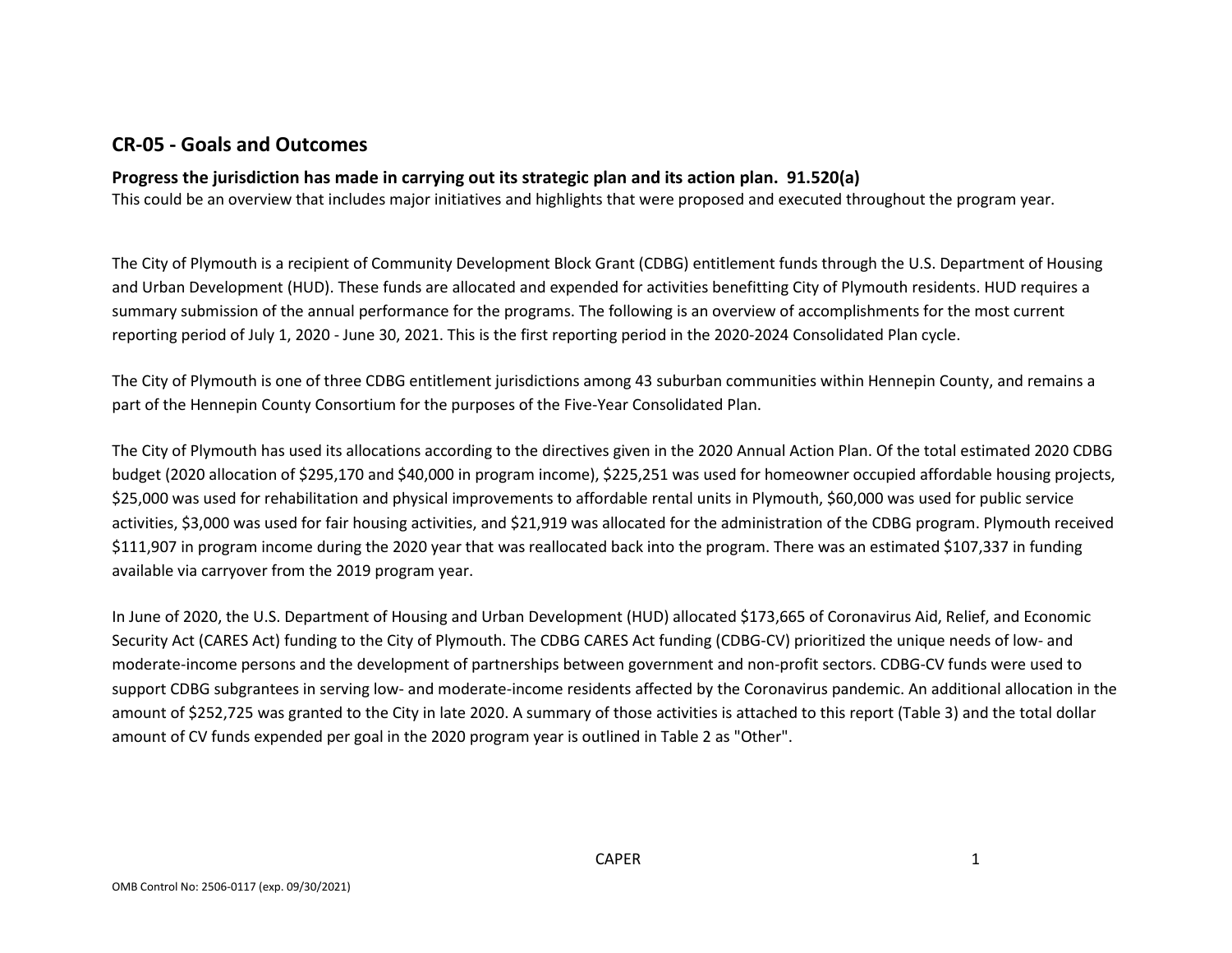## **Comparison of the proposed versus actual outcomes for each outcome measure submitted with the consolidated plan and explain, if applicable, why progress was not made toward meeting goals and objectives. 91.520(g)**

Categories, priority levels, funding sources and amounts, outcomes/objectives, goal outcome indicators, units of measure, targets, actual outcomes/outputs, and percentage completed for each of the grantee's program year goals.

| Goal                              | Category                                | Source /<br><b>Amount</b>                                          | Indicator                                                                               | Unit of<br><b>Measure</b> | <b>Expected</b><br><b>Strategic</b><br>Plan | Actual-<br><b>Strategic</b><br>Plan | Percent<br>Complete | <b>Expected</b><br>Program<br>Year | Actual-<br>Program<br>Year | Percent<br>Complete |
|-----------------------------------|-----------------------------------------|--------------------------------------------------------------------|-----------------------------------------------------------------------------------------|---------------------------|---------------------------------------------|-------------------------------------|---------------------|------------------------------------|----------------------------|---------------------|
| Administration                    | Program<br>Administration               | CDBG: \$<br>/ CDBG-<br><b>CV</b><br><b>CARES</b><br>Act:<br>\$5000 | Other                                                                                   | Other                     | 0                                           | 0                                   |                     |                                    |                            |                     |
| Direct<br>homebuyer<br>assistance | Affordable<br><b>Housing</b>            | CDBG: \$                                                           | <b>Direct Financial</b><br>Assistance to<br>Homebuyers                                  | Households<br>Assisted    | 15                                          | $\mathbf{1}$                        | 6.67%               | 3                                  | $\mathbf{1}$               | 33.33%              |
| Emergency<br>Services             | Non-Housing<br>Community<br>Development | CDBG: \$<br>/ CDBG-<br><b>CV</b><br><b>CARES</b><br>Act: $\oint$   | Public service<br>activities other<br>than<br>Low/Moderate<br>Income Housing<br>Benefit | Persons<br>Assisted       | 10                                          | 0                                   | 0.00%               | $\mathbf 0$                        | $\mathbf 0$                |                     |
| Fair housing                      | <b>Fair Housing</b>                     | CDBG: \$                                                           | Other                                                                                   | Other                     | 0                                           | 0                                   |                     |                                    |                            |                     |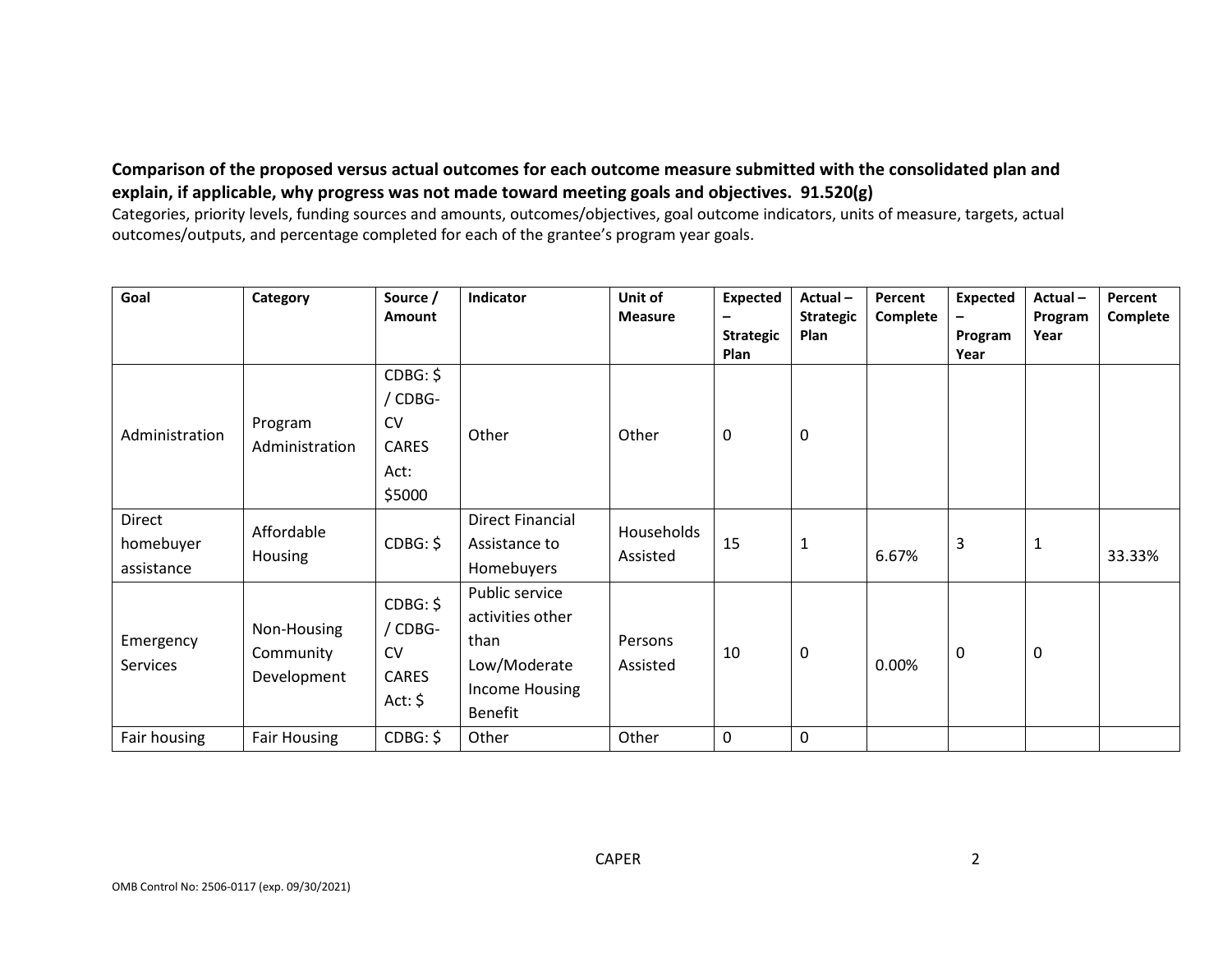| Homelessness<br>prevention                | Non-Housing<br>Community<br>Development                       | CDBG: \$<br>/ CDBG-<br><b>CV</b><br><b>CARES</b><br>Act: $\oint$             | Public service<br>activities other<br>than<br>Low/Moderate<br><b>Income Housing</b><br>Benefit | Persons<br>Assisted          | 40  | 31               | 77.50% | 21             | 31        | 147.62% |
|-------------------------------------------|---------------------------------------------------------------|------------------------------------------------------------------------------|------------------------------------------------------------------------------------------------|------------------------------|-----|------------------|--------|----------------|-----------|---------|
| Homeowner<br>education                    | Non-Housing<br>Community<br>Development                       | CDBG: \$<br>/ CDBG-<br><b>CV</b><br><b>CARES</b><br>Act: $\oint$             | Public service<br>activities other<br>than<br>Low/Moderate<br>Income Housing<br>Benefit        | Persons<br>Assisted          | 250 | 51               | 20.40% | 64             | 51        | 79.69%  |
| Homeowner<br>rehabilitation<br>assistance | Affordable<br>Housing                                         | CDBG: \$<br>/ CDBG-<br><b>CV</b><br><b>CARES</b><br>Act: $\oint$             | Homeowner<br>Housing<br>Rehabilitated                                                          | Household<br>Housing<br>Unit | 35  | 13               | 37.14% | 9              | 13        | 144.44% |
| Rental housing<br>rehabilitation          | Affordable<br>Housing<br>Non-Homeless<br><b>Special Needs</b> | CDBG: \$<br>/ CDBG-<br><b>CV</b><br><b>CARES</b><br>Act: \$                  | Rental units<br>rehabilitated                                                                  | Household<br>Housing<br>Unit | 10  | $\overline{4}$   | 40.00% | $\overline{2}$ | 4         | 200.00% |
| Rental housing<br>rehabilitation          | Affordable<br>Housing<br>Non-Homeless<br><b>Special Needs</b> | $CDBG: \overline{S}$<br>/ CDBG-<br><b>CV</b><br><b>CARES</b><br>Act: $\oint$ | Homeowner<br>Housing<br>Rehabilitated                                                          | Household<br>Housing<br>Unit | 0   | $\boldsymbol{0}$ |        | 0              | $\pmb{0}$ |         |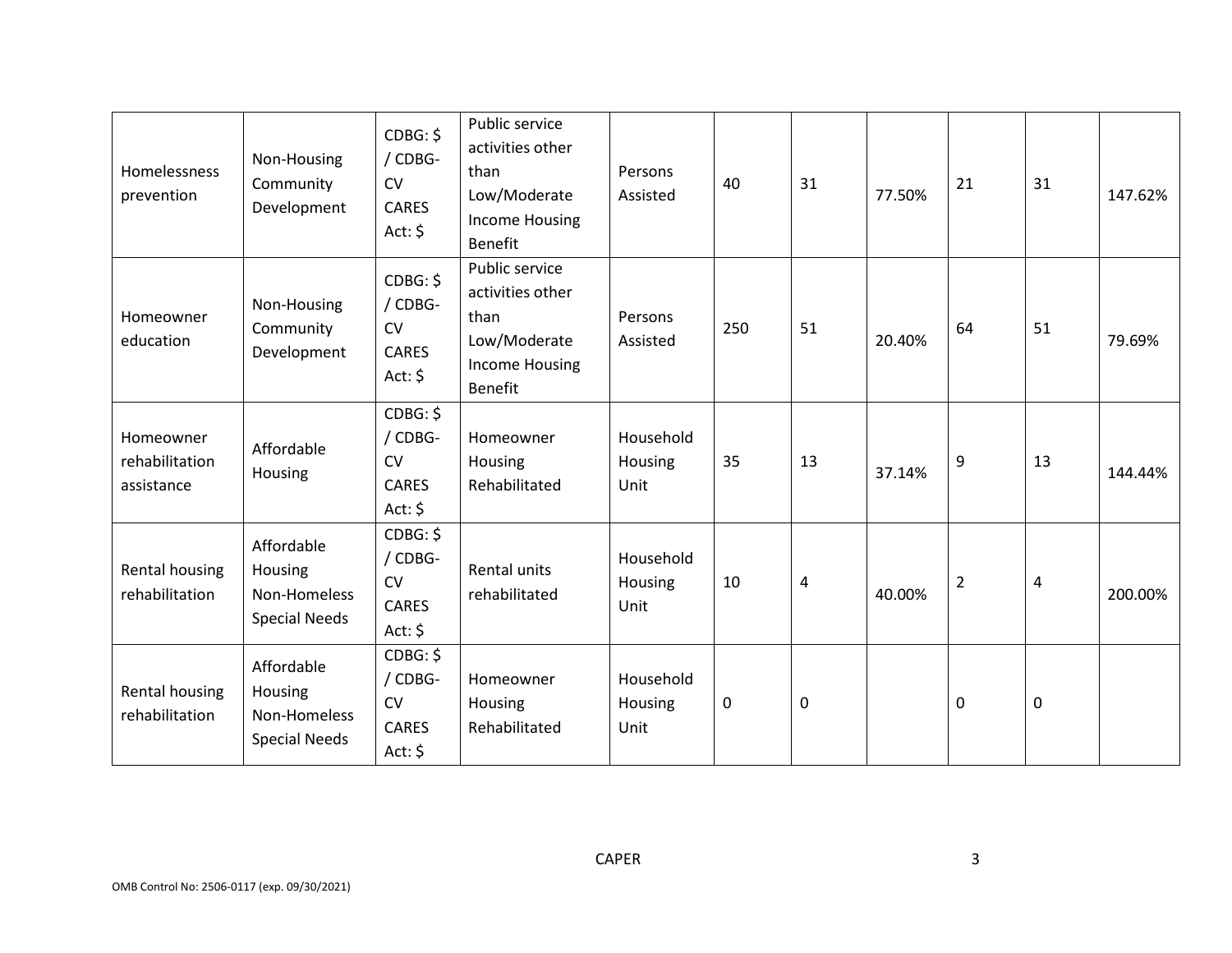| Senior services      | Non-Housing<br>Community<br>Development | CDBG: \$<br>/ CDBG-<br><b>CV</b><br><b>CARES</b><br>Act: $\oint$ | Public service<br>activities other<br>than<br>Low/Moderate<br>Income Housing<br>Benefit        | Persons<br>Assisted | 325  | 64  | 19.69% | 65  | 64  | 98.46% |
|----------------------|-----------------------------------------|------------------------------------------------------------------|------------------------------------------------------------------------------------------------|---------------------|------|-----|--------|-----|-----|--------|
| Tenant<br>counseling | Non-Housing<br>Community<br>Development | CDBG: \$<br>/ CDBG-<br><b>CV</b><br><b>CARES</b><br>Act: $\oint$ | Public service<br>activities other<br>than<br>Low/Moderate<br>Income Housing<br>Benefit        | Persons<br>Assisted | 1250 | 178 | 14.24% | 537 | 178 | 33.15% |
| Youth services       | Non-Housing<br>Community<br>Development | CDBG: \$<br>/ CDBG-<br><b>CV</b><br><b>CARES</b><br>Act: $\oint$ | Public service<br>activities other<br>than<br>Low/Moderate<br>Income Housing<br><b>Benefit</b> | Persons<br>Assisted | 500  | 31  | 6.20%  | 65  | 31  | 47.69% |

**Table 1 - Accomplishments – Program Year & Strategic Plan to Date**

## **Assess how the jurisdiction's use of funds, particularly CDBG, addresses the priorities and specific objectives identified in the plan, giving special attention to the highest priority activities identified.**

The City of Plymouth has three high priority needs that are addressed within the Consolidated Plan: 1. Preserve and Create Single Family Homeownership; 2. Preserve and Create Rental Housing; 3. Education, Outreach and Services. The City of Plymouth has worked to address these goals in a variety of ways, including rehabilitation of single-family owner occupied properties as well as financial assistance to first time homebuyers in a competitive housing market. The City of Plymouth also met its annual goal of preserving multifamily rental opportunities by working closely with sub-grantees. Of the six sub-grantees working in Education, Outreach and Services, two met or exceeded their annual goals.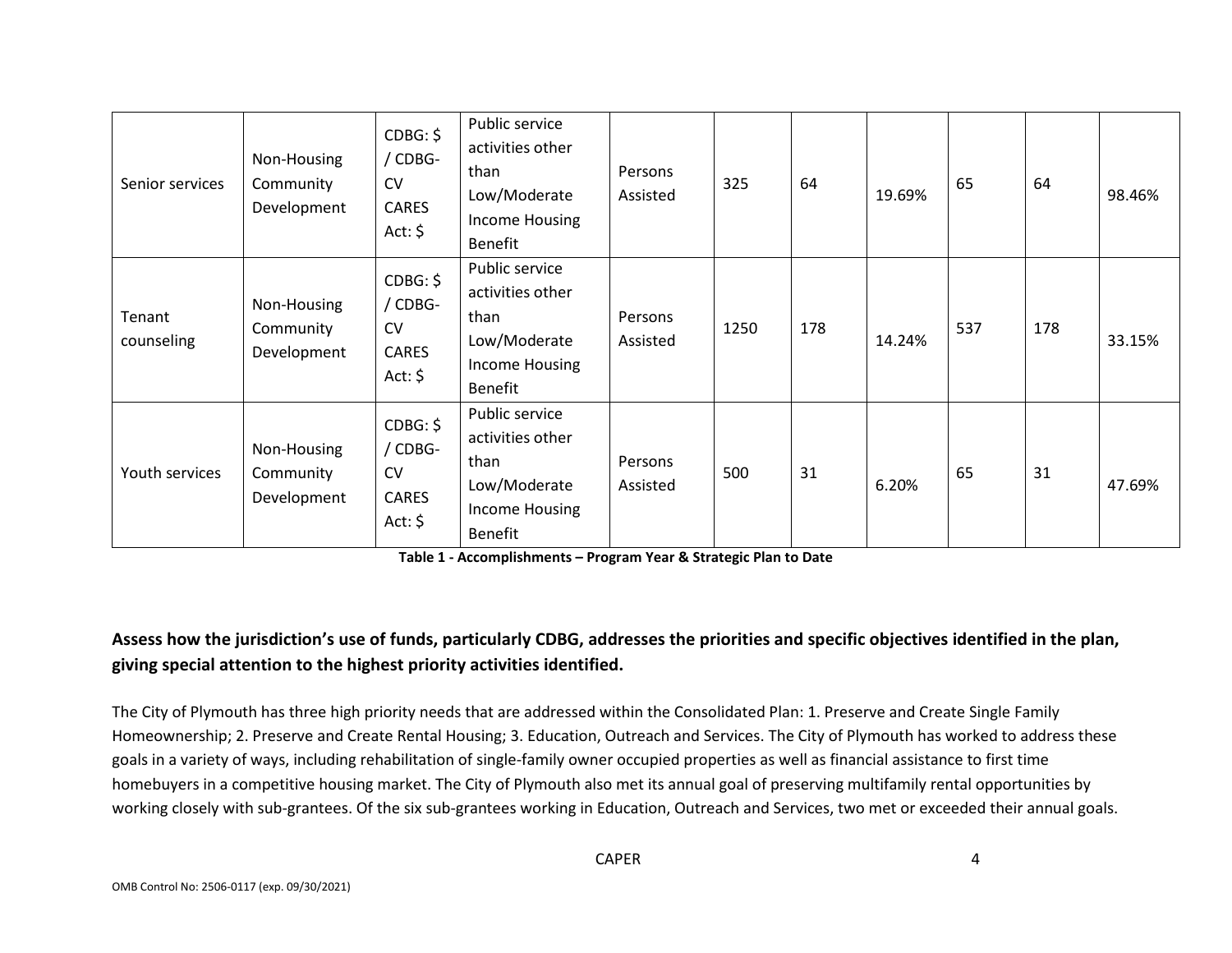11 Plymouth families received homelessness prevention or emeregency assistance, and 20 families received direct rental assistance while pursuing an educational degree. In addition, the owner-occupied Home Rehabilitation Program assisted 7 homeowners with necessary home repairs and 6 households in need of emergency repairs. The City also met its goal of assisting in rehabilitating affordable rental homes for disabled individuals through the rehabilitation of 4 rental properties.

The First Time Homebuyer Program helped one household purchase their first home in Plymouth. The program continues to receive interest from potential homebuyers and mortgage lenders, though it is challenging to find a Plymouth home affordable enough for buyers who meet CDBG income limits.

Staff worked with lower-performing agencies throughout the year to identify issues that kept them from accomplishing their annual goals, as well as potential solutions to better serve residents of Plymouth. Many of the agencies who did not meet their goals were impacted by the COVID-19 pandemic beginning in early March 2020 and the subsequent need to shift many of their programs to remote/virtual platforms. Staff will continue to assist sub-grantees with achieving their indicated goals through increased communication, annual monitorings, and research of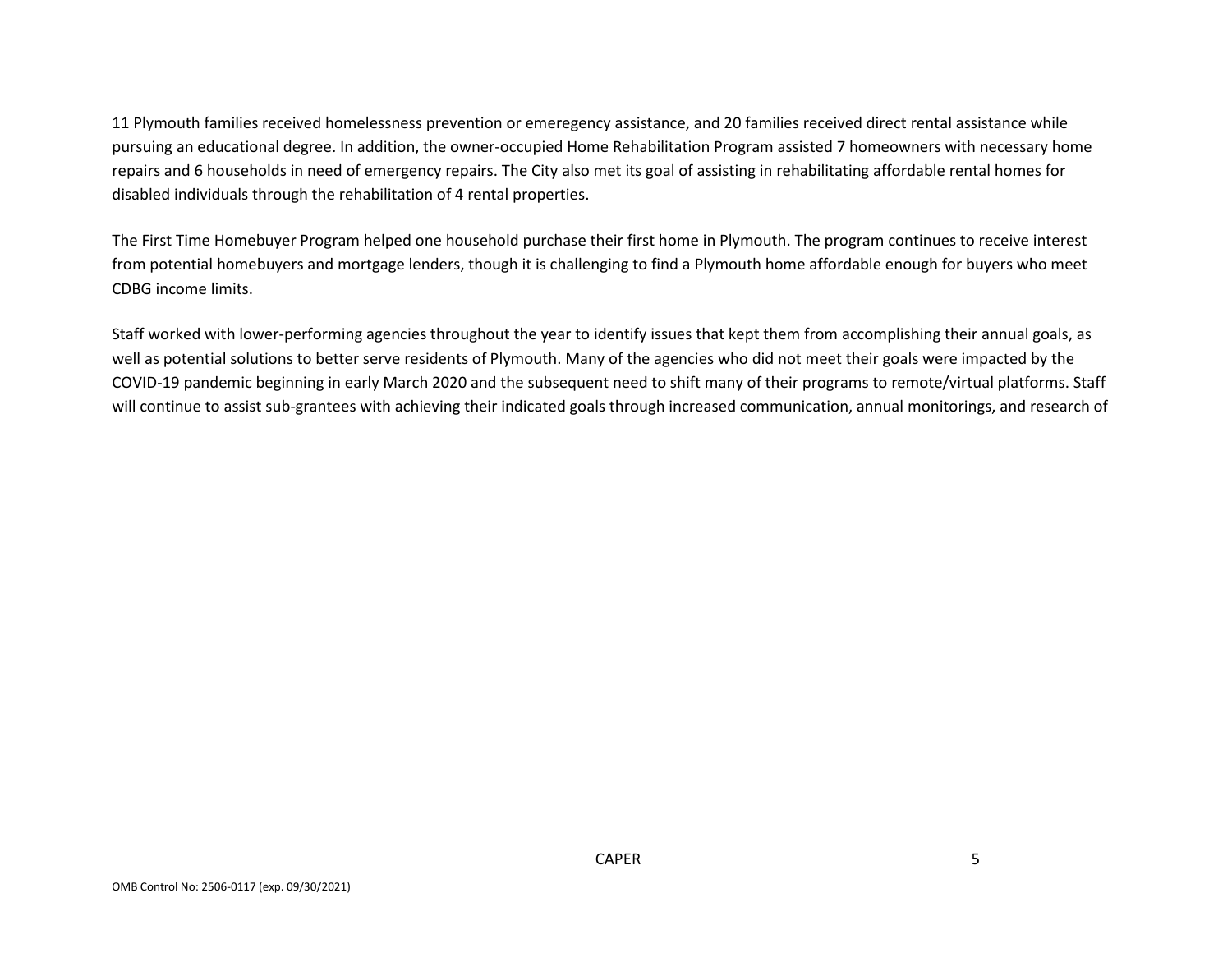additional programs applicable under federal guidelines that serve a need in the City.

| <b>GOAL</b>         | <b>AGENCY</b>    | <b>CATEGORY</b>              | <b>FUNDING</b> |          | <b>OUTCOME</b>                                  |
|---------------------|------------------|------------------------------|----------------|----------|-------------------------------------------------|
|                     | Lutheran Social  | <b>Non-Housing Community</b> | CV1:           |          | Personnel/technology expenses for virtual       |
|                     | Service          | Development                  | \$1,800        |          | counseling sessions                             |
|                     | <b>HOME Line</b> | Non-Housing Community        | CV1:           |          | Serve 193 households through tenant hotline     |
|                     |                  | Development                  | \$5,000        |          |                                                 |
| Homelessness        | Interfaith       | <b>Non-Housing Community</b> | CV1:           | CV3:     | Emergency rental assistance to 25 Households    |
| prevention          | Outreach         | Development                  | \$45,000       | \$50,000 |                                                 |
| <b>Homelessness</b> | <b>PRISM</b>     | <b>Non-Housing Community</b> | CV1:           | CV3:     | Personnel/technology expenses for new full-time |
| prevention          |                  | Development                  | \$45,000       | \$60,000 | staff, food shelf staff                         |
| Senior services     | <b>SCS</b>       | <b>Non-Housing Community</b> | CV1:           |          | Technology service for Plymouth seniors;        |
|                     |                  | Development                  | \$20,039       |          | purchase PPE                                    |
| Youth services      | <b>TreeHouse</b> | Non-Housing Community        | CV1:           |          | Serve 22 at risk Plymouth teens                 |
|                     |                  | Development                  | \$11,826       |          |                                                 |
| Rental housing      | Hammer           | <b>Non-Housing Community</b> | CV1:           | CV3:     | PPE purchase; physical improvements to 13       |
| rehabilitation      | Residences       | Development                  | \$25,000       | \$55,000 | Plymouth homes                                  |
| Rental housing      | Plymouth HRA     | <b>Non-Housing Community</b> |                | CV3:     | Physical improvements to HRA owned affordable   |
| rehabilitation      |                  | Development                  |                | \$55,000 | housing                                         |

**Table 2 - Table 3 - Accomplishments - CDBG-CV (to date)**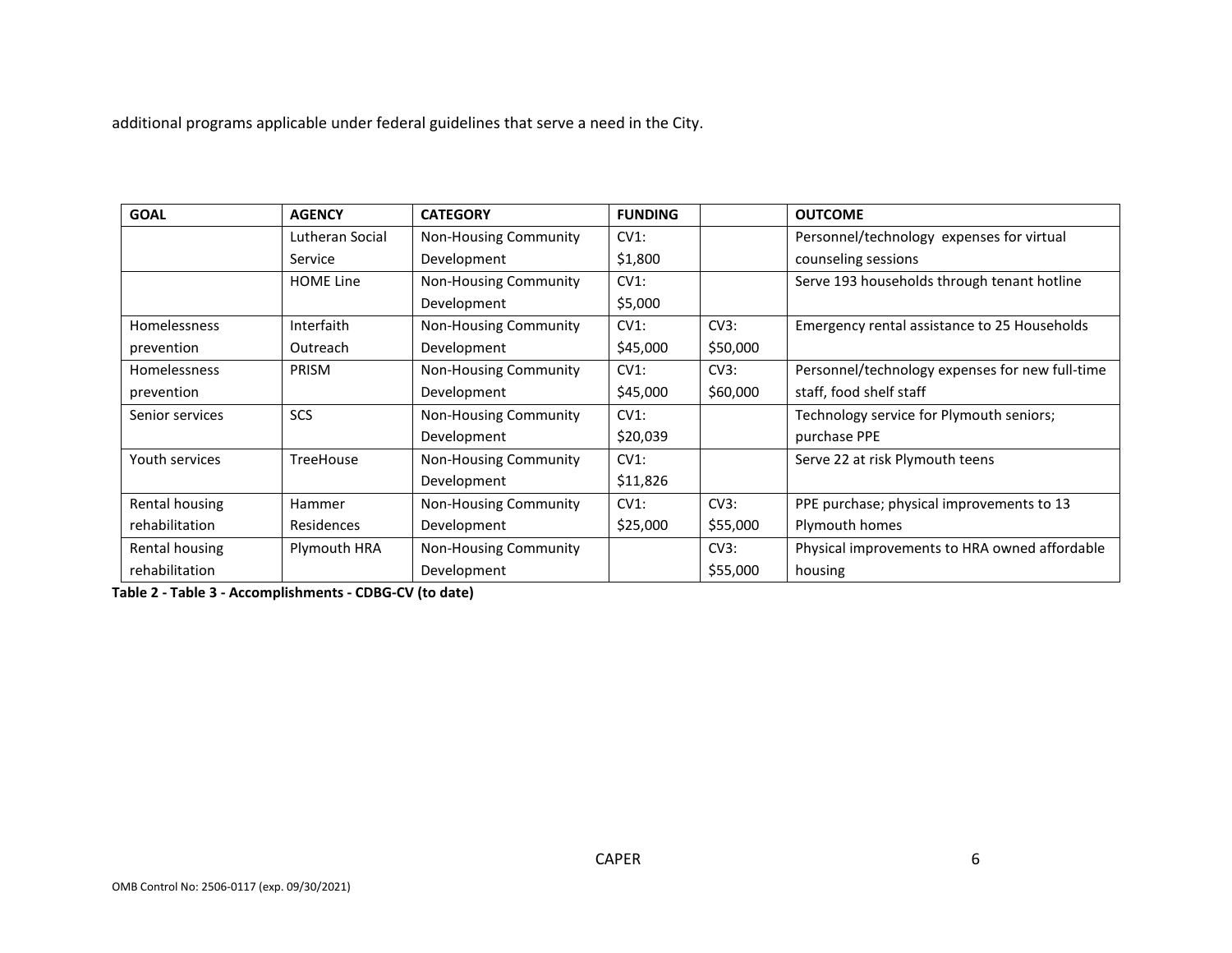## **CR-10 - Racial and Ethnic composition of families assisted**

**Describe the families assisted (including the racial and ethnic status of families assisted). 91.520(a)** 

|                                           | <b>CDBG</b> |
|-------------------------------------------|-------------|
| White                                     | 230         |
| <b>Black or African American</b>          | 97          |
| Asian                                     | 6           |
| American Indian or American Native        |             |
| Native Hawaiian or Other Pacific Islander |             |
| <b>Total</b>                              | 333         |
| Hispanic                                  |             |
| Not Hispanic                              | 328         |

#### **Table 3 – Table of assistance to racial and ethnic populations by source of funds**

#### **Narrative**

The 2019 American Community Survey (ACS) 1-year population estimate, which is the most recent available, notes Plymouth's population as 79,785. 74.5% of Plymouth's population identified as white alone, 4.6% identified as Black or African-American, and 6.1% identified as Asian. Clearly the percentage of households identifying as Black or African American that were assisted with CDBG funds (29.1%) is much higher than the proportion of Black or African-American households in the City overall. The percentage of white identifying households assisted (69.1%) is slightly lower than the proportion of Plymouth's total population.

The City of Plymouth actually served 373 households during the 2020 Program Year. Due to Table 2 excluding households identifying as multi-racial or other, 40 households were not able to be included in the total above.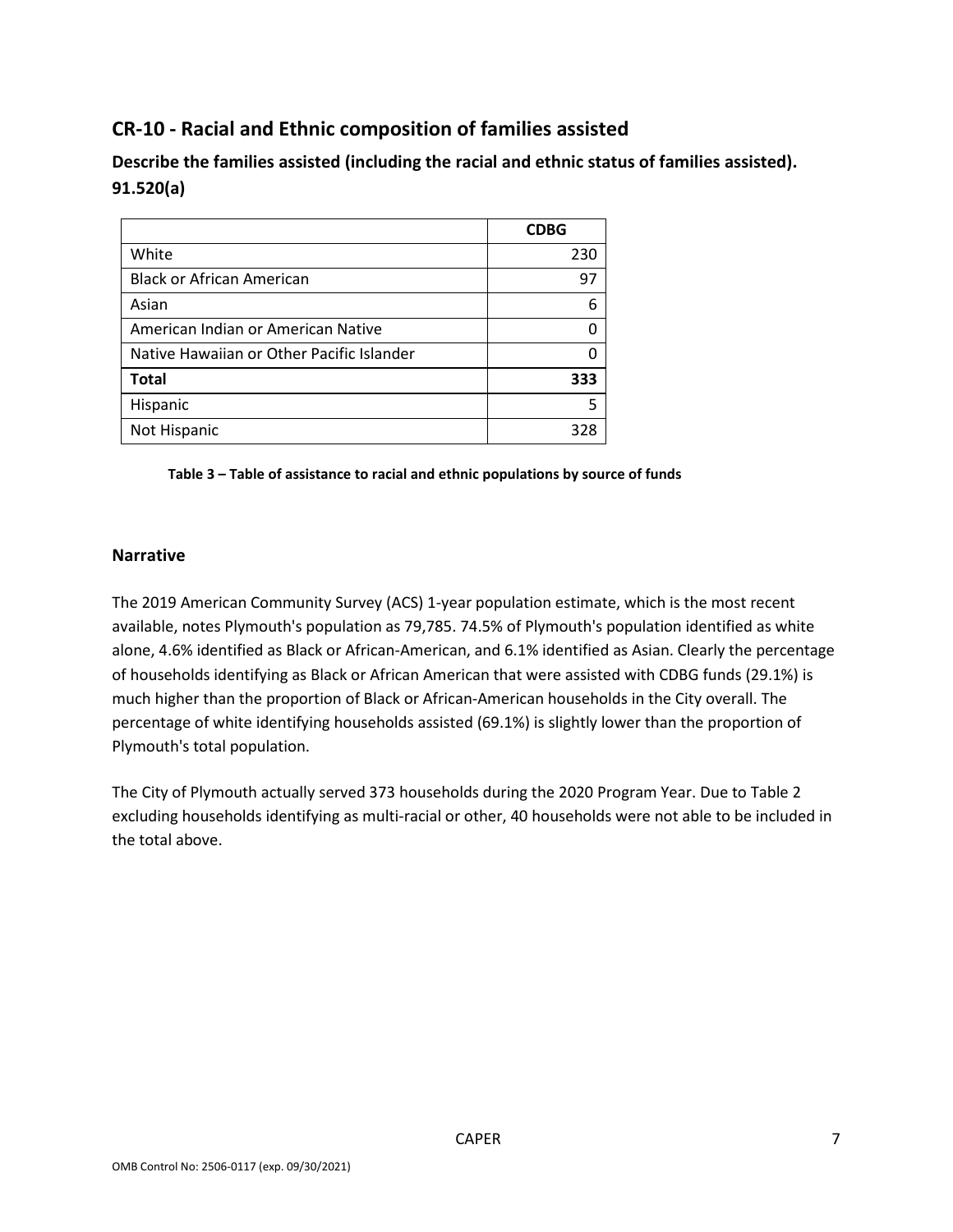## **CR-15 - Resources and Investments 91.520(a)**

| <b>Source of Funds</b>         | Source           | <b>Resources Made</b> | <b>Amount Expended</b>     |
|--------------------------------|------------------|-----------------------|----------------------------|
|                                |                  | <b>Available</b>      | <b>During Program Year</b> |
| <b>CDBG</b>                    | public - federal | 514,414               | 369,266                    |
| <b>LIHTC</b>                   | public - federal | 0                     |                            |
| Section 8                      | public - federal | 0                     |                            |
| <b>Tax Exempt Bond</b>         |                  |                       |                            |
| Proceeds                       | public - local   | 0                     |                            |
| <b>Tax Increment Financing</b> | public - local   | 0                     |                            |
| Other                          | public - federal | 173,665               | 173,665                    |
| Other                          | public - local   | 173,665               | 173,665                    |
| Other                          | public - state   | 173,665               | 173,665                    |

#### **Identify the resources made available**

**Table 4 - Resources Made Available**

#### **Narrative**

The City of Plymouth uses CDBG funding in addition to funding provided through the HRA Affordable Housing Account, Local HRA Tax Levies, and the City of Plymouth Economic Development Fund. CDBG is just one resource available for the City's continual upkeep and improvement of housing throughout the City. The HRA Tax Levy is utilized to assist in the subsidizng of rental housing for senior citizen households throughout the City's senior housing portfolio. The HRA also provided funding to assist residents with energy audits and potential home improvements along with architectural design consultations for older housing stock. Finally, the Plymouth Economic Development Fund is available to provide funding for activities that help to create jobs, increase business activities, and increase the tax base within the City.

In June of 2020, the U.S. Department of Housing and Urban Development (HUD) allocated \$173,665 of Coronavirus Aid, Relief, and Economic Security Act (CARES Act) funding to the City of Plymouth. The CDBG CARES Act funding (CDBG-CV) prioritized the unique needs of low- and moderate-income persons and the development of partnerships between government and non-profit sectors. CDBG-CV funds were used to support CDBG subgrantees in serving low- and moderate-income residents affected by the Coronavirus pandemic. A summary of those activities is attached to this report. CDBG-CV funds made available in the 2020 program year are defined as 'other" in the table above.

#### **Identify the geographic distribution and location of investments**

| <b>Target Area</b> | <b>Planned Percentage of</b><br><b>Allocation</b> | <b>Actual Percentage of</b><br><b>Allocation</b> | <b>Narrative Description</b> |
|--------------------|---------------------------------------------------|--------------------------------------------------|------------------------------|
| City of Plymouth   | 100                                               | 100                                              |                              |

**Table 5 – Identify the geographic distribution and location of investments**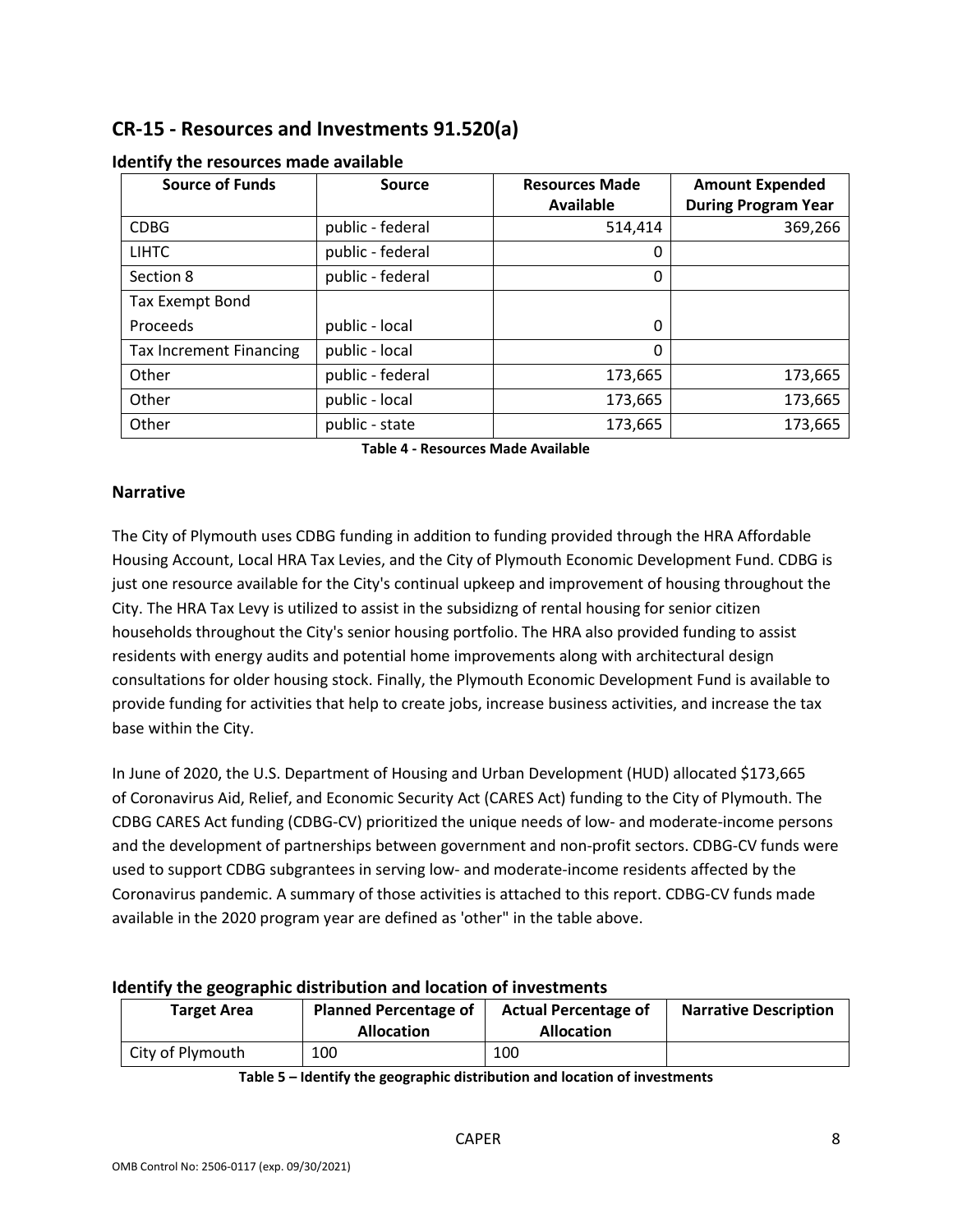### **Narrative**

Plymouth CDBG-funded programs are available to low- and moderate-income households throughout the City and are not otherwise geographically targeted. All qualifying residents within the City of Plymouth are able to receive assistance through the programs.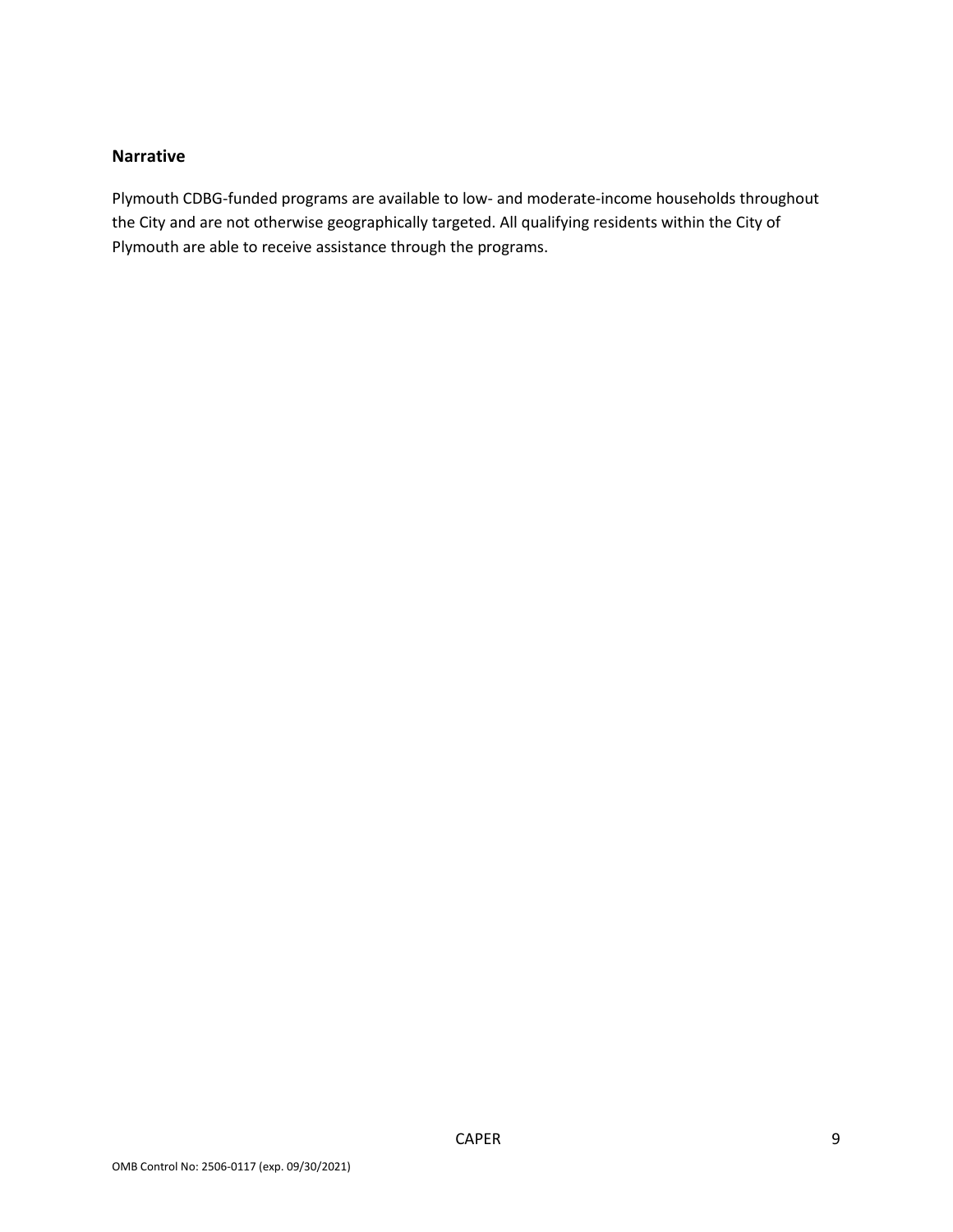#### **Leveraging**

**Explain how federal funds leveraged additional resources (private, state and local funds), including a description of how matching requirements were satisfied, as well as how any publicly owned land or property located within the jurisdiction that were used to address the needs identified in the plan.**

The City of Plymouth does not have any specific matching requirements associated with the CDBG program. The City uses funding from the HRA tax levy to assist with ongoing maintenance and upkeep of senior housing throughout the City. Plymouth also has an Economic Development Fund which has been used previously to provide loans that help stimulate business activities to create job growth and increase the local tax base. Additionally, the City has an HRA-funded Rehabilitation program which assists homeowners who may not be incomeeligible for the CDBG-funded Rehabilitation program.

The City works with the State of Minnesota's Center for Energy and Environment (CEE) to provide low-cost home energy assessment that may aid in decreasing energy costs for homeowners. Due to an aging housing stock in Plymouth, the HRA also funds an Architectural Design Program which provides architectural guidance to homeowners looking to make additions or remodel their current homes.

There is no publicly owned land or property in the City of Plymouth that was used to address needs identified in this plan.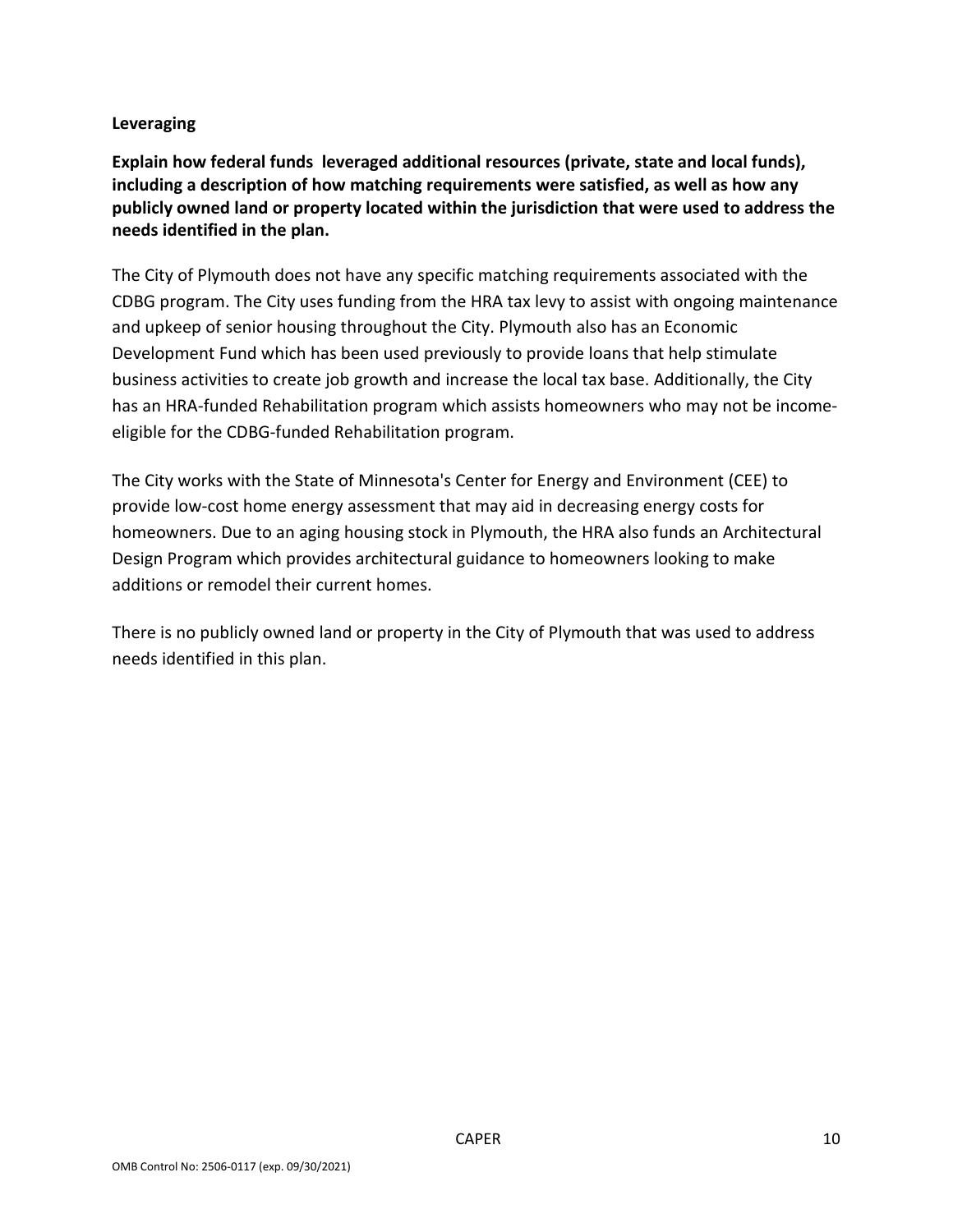## **CR-20 - Affordable Housing 91.520(b)**

**Evaluation of the jurisdiction's progress in providing affordable housing, including the number and types of families served, the number of extremely low-income, low-income, moderate-income, and middle-income persons served.**

|                                          | <b>One-Year Goal</b> | Actual |
|------------------------------------------|----------------------|--------|
| Number of Homeless households to be      |                      |        |
| provided affordable housing units        |                      |        |
| Number of Non-Homeless households to be  |                      |        |
| provided affordable housing units        |                      |        |
| Number of Special-Needs households to be |                      |        |
| provided affordable housing units        |                      |        |
| Total                                    |                      |        |

**Table 6 – Number of Households**

|                                        | <b>One-Year Goal</b> | Actual |
|----------------------------------------|----------------------|--------|
| Number of households supported through |                      |        |
| <b>Rental Assistance</b>               | 21                   | 31     |
| Number of households supported through |                      |        |
| The Production of New Units            | 0                    |        |
| Number of households supported through |                      |        |
| <b>Rehab of Existing Units</b>         | 9                    |        |
| Number of households supported through |                      |        |
| <b>Acquisition of Existing Units</b>   | 3                    |        |
| <b>Total</b>                           | 33                   | 39     |

**Table 7 – Number of Households Supported**

#### **Discuss the difference between goals and outcomes and problems encountered in meeting these goals.**

The City of Plymouth is part of the larger Hennepin County HOME Consortium, which focuses on affordable goals for Hennepin County. Plymouth used all 2020 program year funds to assist households at or below 80% of area median income (AMI), as defined by HUD. Plymouth provides assistance to residents through both a homebuyer assistance program and rehabilitation assistance for current homeowners. Due to an aging housing stock, the Rehabilitation Program has been generally successful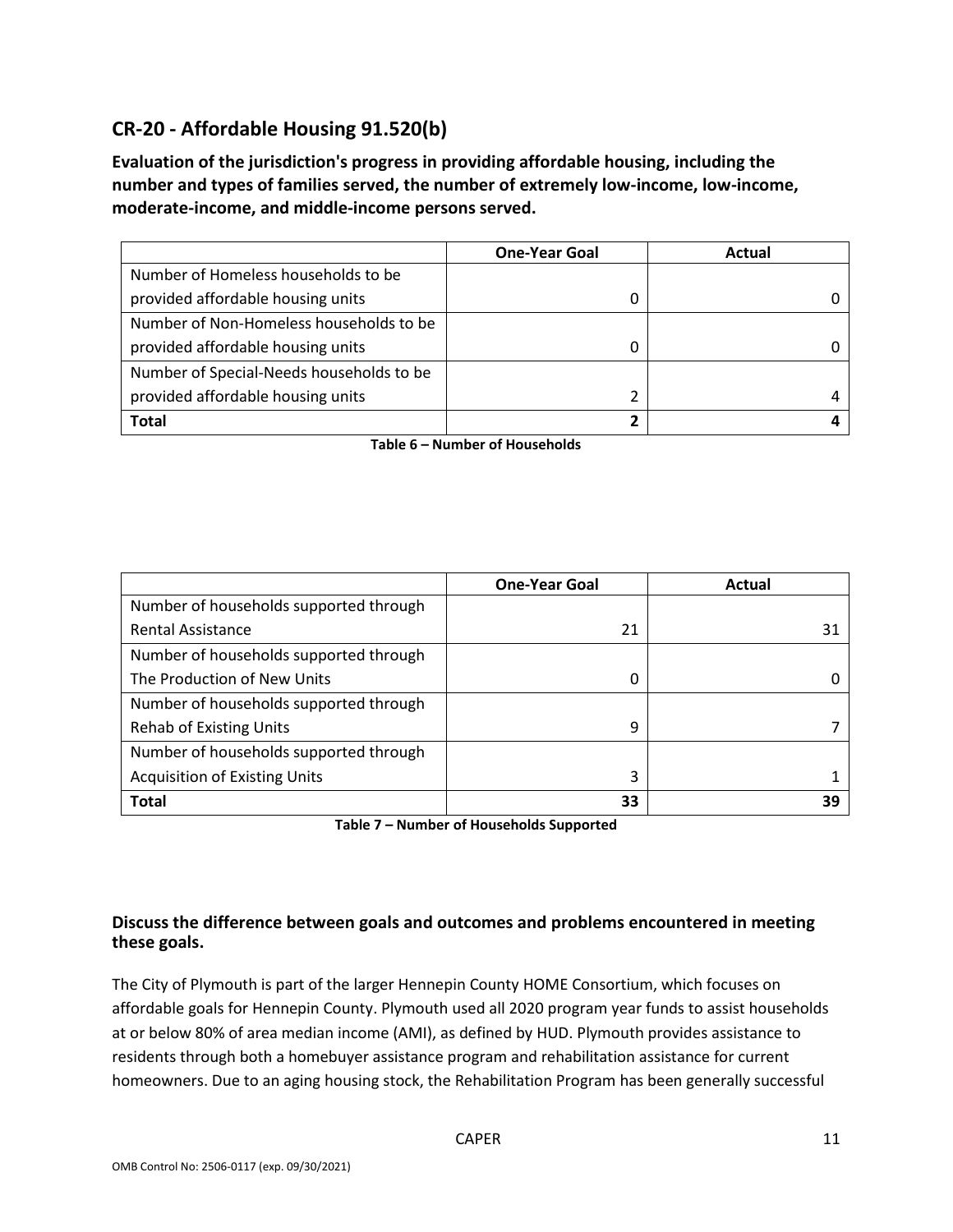in meeting goals outlined in the Annual Action Plan. A tight housing market has made it more difficult for potential homebuyers to find properties available for purchase within the City of Plymouth.

Hammer Residences, Inc. was a 2020 subrecipient of CDBG funds, and rehabilitated 4 of their rental housing units. Hammer's units are made available to disabled individuals who are typically low or extremely-low income.

Finally, People Responding in Social Ministry (PRISM) and Interfaith Outreach , both of whom were 2020 CDBG subrecipients, provided rental assistance to clients participating in their respective programs. Plymouth CDBG funds granted to PRISM help provide rental assistance to Plymouth families for the purpose of homelessness prevention. Interfaith Outreach provides rental assistance to families who have a head of household pursuing an educational degree. In the case of Interfaith Outreach, Plymouth CDBG funds go towards case management costs for those families.

#### **Discuss how these outcomes will impact future annual action plans.**

The City of Plymouth will continue to analyze economic trends that contribute to the relative successes of the First Time Homebuyer and Home Rehabilitation programs. At the same time, the City will continue to target outreach towards households that are in need of assistance and meet income requirements - as well as local and regional organizations that work with these households - in order to spread awareness of available funding. Overall, the City will monitor the programs and adjust future Annual Action Plans accordingly.

#### **Include the number of extremely low-income, low-income, and moderate-income persons served by each activity where information on income by family size is required to determine the eligibility of the activity.**

| <b>Number of Households Served</b> | <b>CDBG Actual</b> | <b>HOME Actual</b> |
|------------------------------------|--------------------|--------------------|
| <b>Extremely Low-income</b>        | 145                |                    |
| Low-income                         | 110                |                    |
| Moderate-income                    | 118                |                    |
| Total                              | 373                |                    |

**Table 8 – Number of Households Served**

#### **Narrative Information**

The median household income for a family of 4 in the the City of Plymouth during the 2020 program year was \$103,400. The numbers in the table above are representative of populations that are part of Plymouth. The number of households assisted in the extremely low-income and low-income categories show people most in need of receiving assistance have increasingly had access to resources. The City CDBG program assists residents with extremely-low, low- and moderate-incomes at or below 80% AMI.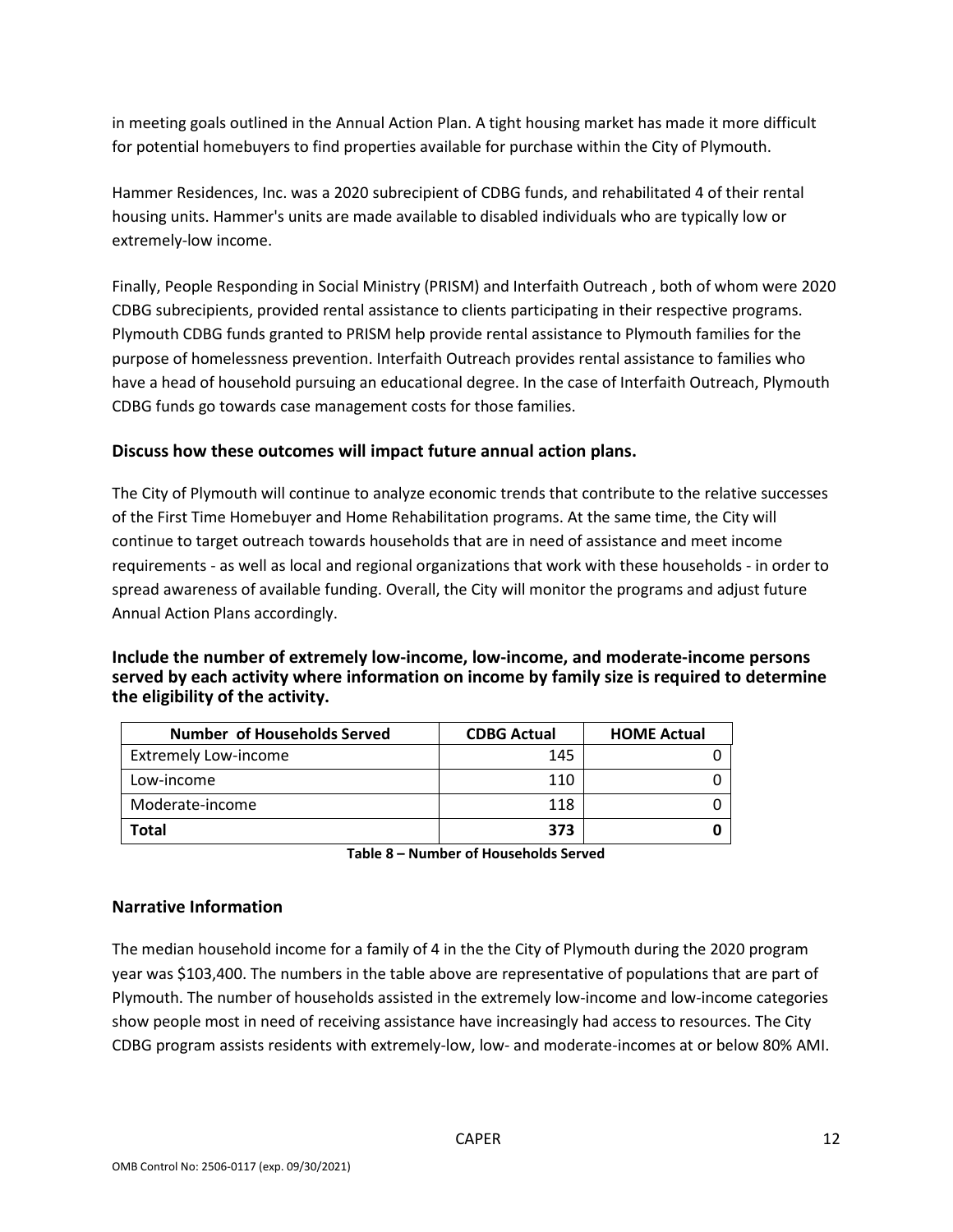## **CR-25 - Homeless and Other Special Needs 91.220(d, e); 91.320(d, e); 91.520(c)**

**Evaluate the jurisdiction's progress in meeting its specific objectives for reducing and ending homelessness through:**

## **Reaching out to homeless persons (especially unsheltered persons) and assessing their individual needs**

The City of Plymouth is part of the Hennepin County Consortium and when presented with someone needing access to services to reduce or end homelessness, would refer them to our network of social service agencies as well as Hennepin County. The accomplishments stated within this objective are those of the Hennepin County Consortium.

St. Stephens Human Services (SSHS) operates a five-person street outreach team in Minneapolis that conducts initial engagement, harm minimization, and connection to services for people who are unsheltered. It conducts assessments and refers people directly to housing through the Continuum of Care's (CoC) Coordinated Entry System (CES). Hennepin County's Healthcare for the Homeless staff regularly accompany the outreach team to provide healthcare directly to those unsheltered or living outdoors. SSHS also has one additional outreach worker permanently based in the downtown library where large numbers of people experiencing homelessness convene during the day time.

In fall of 2017 the American Indian Community Development Corporation (AICDC) launched a new twoperson outreach program targeted towards Native Americans with Substance Use Disorders who are unsheltered with linkages to a new low-barrier housing program for the same target population.

Youth-specific outreach workers are organized through a consortium of youth serving agencies and focus on identification and quick connection to services for youth who are unsheltered, particularly through the Youth Opportunity Center (YOC). The YOC hosts 20-30 different agencies and services in a single downtown location. Similarly, Catholic Charities operates the Adult Opportunity Center, a drop-in center offering an array of services to meet the needs of people experiencing homelessness, including assessment for CES, employment training and, again, healthcare services.

Hennepin operates a single point of entry into the shelter system for those who would otherwise go unsheltered, the Adult Shelter Connect (ASC). The ASC staff operate out of a well-publicized fixed location where they conduct the initial ESG assessment for all those seeking shelter, provide orientation to the shelter system, and make bed reservations at any of the adult shelters with capacity. The system maximizes utility of every bed in the system, thereby avoiding unsheltered nights wherever possible. An after-hours telephone service ensures that all unclaimed reservations can be re-allocated to those still in need of shelter.

Singles and families in shelter are also assessed with the VI-SPDAT and placed on the priority list for homeless-specific rapid rehousing, transitional housing, or permanent supportive housing. People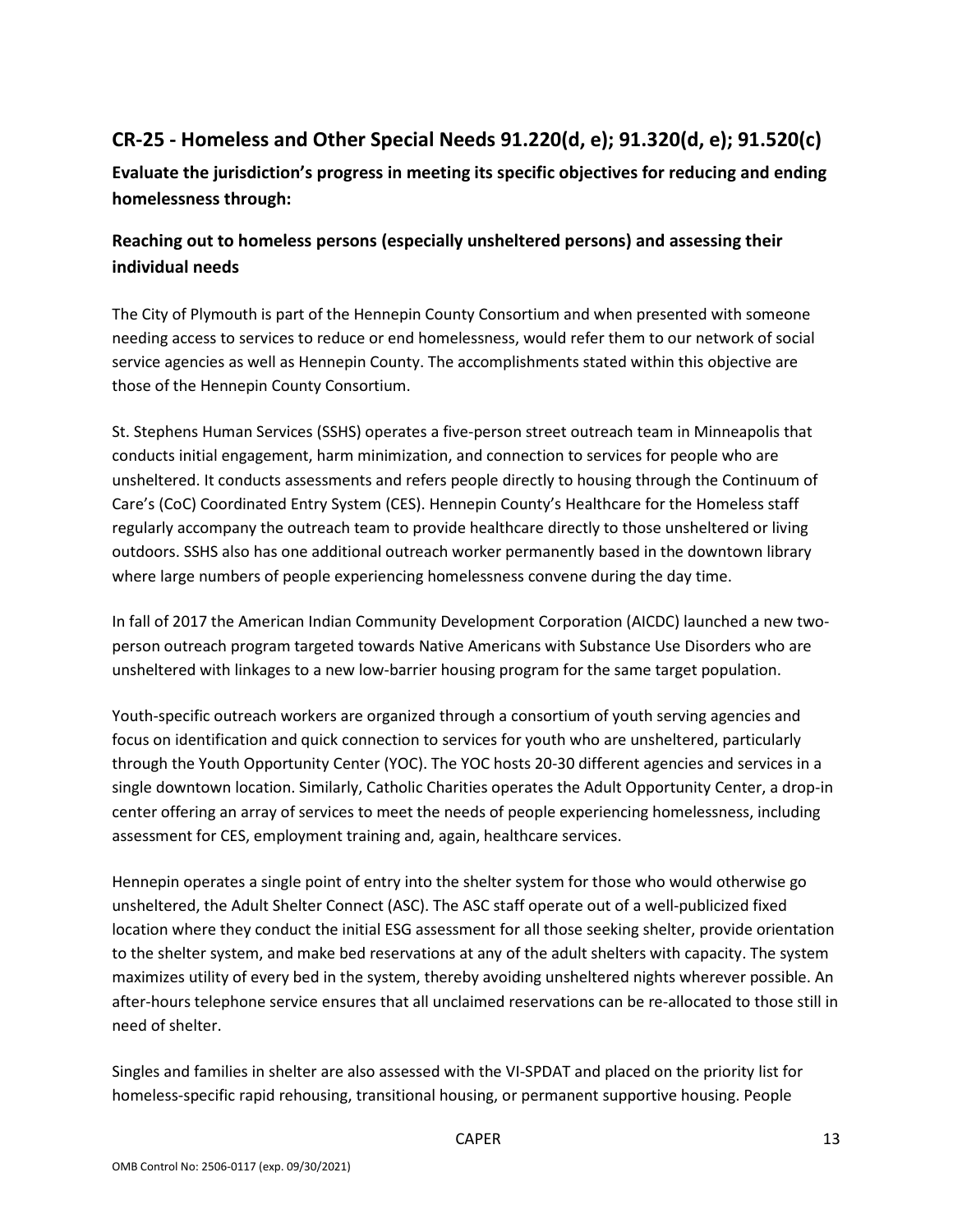fleeing domestic violence are assessed through the county's "front door" and placed on the priority list.

#### **Addressing the emergency shelter and transitional housing needs of homeless persons**

The City of Plymouth works with the network of services that Hennepin County has available through the following:

Hennepin County has a "shelter all" family policy which guarantees shelter beds for any family experiencing homelessness. The shelter capacity for families expands as need demands. Families are assessed for Coordinated Entry within one week of shelter entry and referred to Transitional Housing, Rapid Rehousing, or Permanent Supportive Housing as appropriate.

For singles, Hennepin County's Adult Shelter Connect provides a central intake and referral to shelter and the ability of shelter guests to "reserve" a bed each night, ensuring that they have a safe place to sleep. Youth can use the ASC to access non-age-specific shelter, or can enter youth-designated shelters directly. This system works across five different providers and has allowed for greater specialization of shelter usage, particularly in transferring those guests in need of greater supports to shelters that offer more intensive case management.

Hennepin CoC has used the data gathered from the central intake to right-size the singles shelter bed inventory in terms of both number and types of beds in order to best meet the needs of single adults experiencing homelessness in Hennepin County. For example, since 2017, we converted a 50 bed winter shelter to a year-round shelter to increase capacity during the summer months, particularly for women and couples as the shelter specializes in serving these groups. Secondly, the funding for a 180 bed 24 hour shelter was converted in order to reduce barriers to entry, particularly in relation to financial cost to guests, increase utilization and allow more vulnerable folks to benefit from 24-hour shelter.

The CoC tracks length of stay in shelter and identifies people to be assessed with the VI-SPDAT through a Homeless Management Information System (HMIS) data report. Shelter workers, or a contracted assessor, then completes assessments on single adults and place them on the priority list through CES.

In addition, the City of Plymouth continues to work with a network of social service providers such as Interfaith Outreach and PRISM to assist persons experiencing homelessness or needing emergency shelter.

**Helping low-income individuals and families avoid becoming homeless, especially extremely low-income individuals and families and those who are: likely to become homeless after being discharged from publicly funded institutions and systems of care (such as health care facilities, mental health facilities, foster care and other youth facilities, and corrections programs and institutions); and, receiving assistance from public or private agencies that address housing, health, social services, employment, education, or youth needs**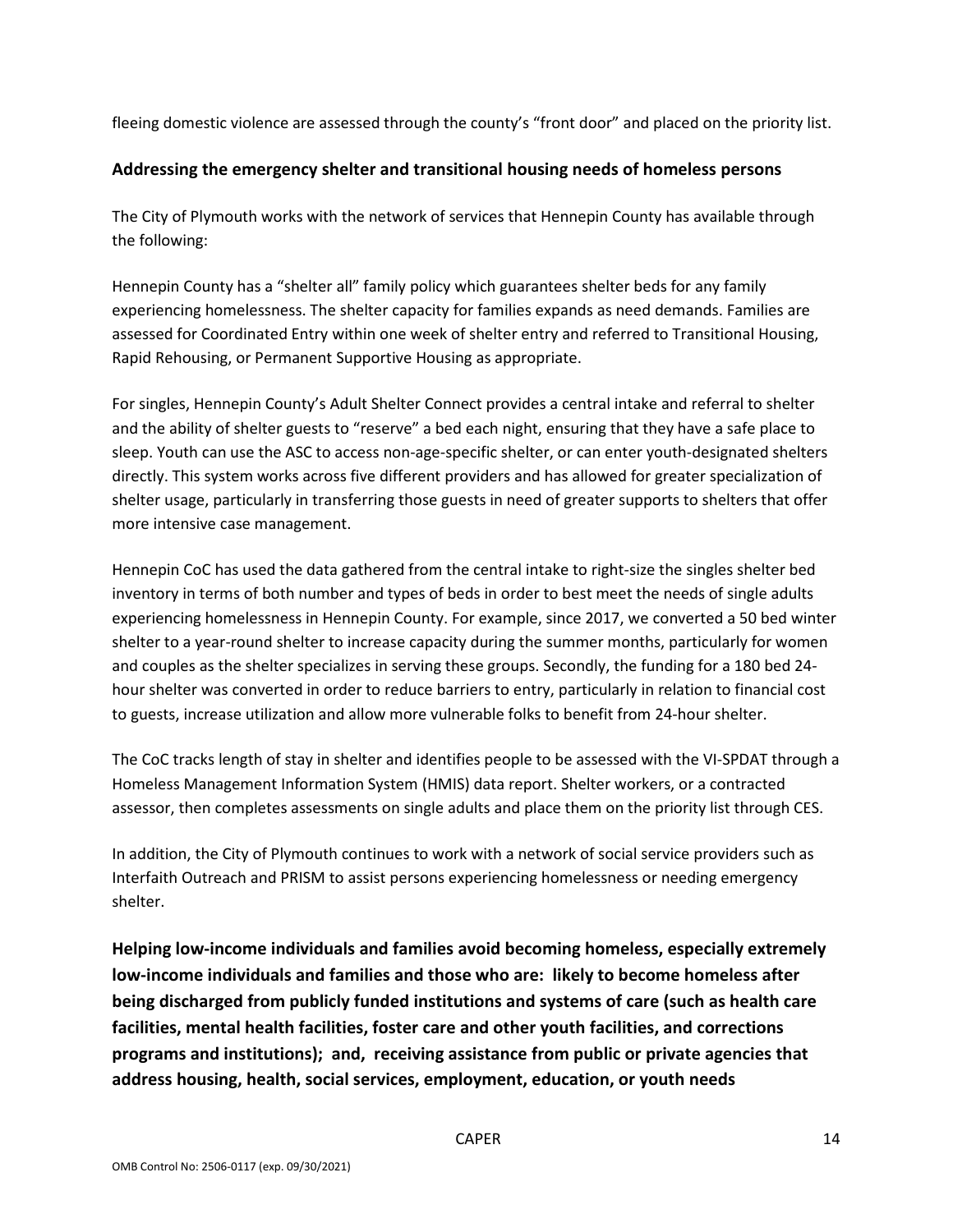The City of Plymouth works with People Responding in Social Ministry (PRISM) and Interfaith Outreach as well as other social service agencies to address homeless issues. PRISM offers help with temporary housing assistance and payments in order to prevent homelessness for a small window of time. Interfaith Outreach's Project Success similarly offers rental assistance to families whose head of households is pursuing an educational degree. With any situation, when presented to the City of Plymouth, the issue would be addressed by any means possible as well as using Hennepin County's assistance and programs. As part of the County Consortium, the City of Plymouth has access to the following resources:

To the extent possible, people who are not literally homeless are first directed to "non-homeless" resources to assist in housing stability. Hennepin County offers emergency assistance for rent or utility bill arrears to keep people in their current housing. The county uses state dollars from Family Homeless Prevention and Assistance Program (FHPAP) for people needing additional financial assistance, supportive services, and case management. FHPAP resources are targeted to households with the greatest risk of homelessness using a targeting tool based on local and national resources.

Hennepin County's Housing Stability office works with county staff to identify and develop mainstreamfunded housing opportunities for people being discharged from institutions. The County operates the "Hennepin Housing Key" which is an on-line resource of openings in specialized housing for people with disabilities or those experiencing homelessness. The Key, when fully implemented, will include up to 14,000 housing units with current availability. County and community case managers are using the Key to find housing for people exiting treatment or care or for County clients who need to move.

Hennepin County is currently partnered with local foundations to increase and improve our efforts to prevent homelessness. This has included an eviction prevention pilot, a shelter diversion program for families who could avoid a shelter stay by returning to their housing situation for a short period of time if they have assistance to find a more stable home, and flexible homeless prevention funding. The next phase is a community-wide visioning process to develop centralized access for coordinated homeless prevention resources.

**Helping homeless persons (especially chronically homeless individuals and families, families with children, veterans and their families, and unaccompanied youth) make the transition to permanent housing and independent living, including shortening the period of time that individuals and families experience homelessness, facilitating access for homeless individuals and families to affordable housing units, and preventing individuals and families who were recently homeless from becoming homeless again**

For all populations, the focus is on making homelessness rare, brief, and non-recurring. Hennepin CoC was using the VI-F-SPDAT to assess people's vulnerability and need for supports to end a person's homelessness. Families (including young families) experiencing homelessness are assessed via the VI-F-SPDAT within a week of shelter entry. Single adults are assessed via the VI-SPDAT, and youth with the TAY-SPDAT, with the goal of assessing within 14 days of shelter entry.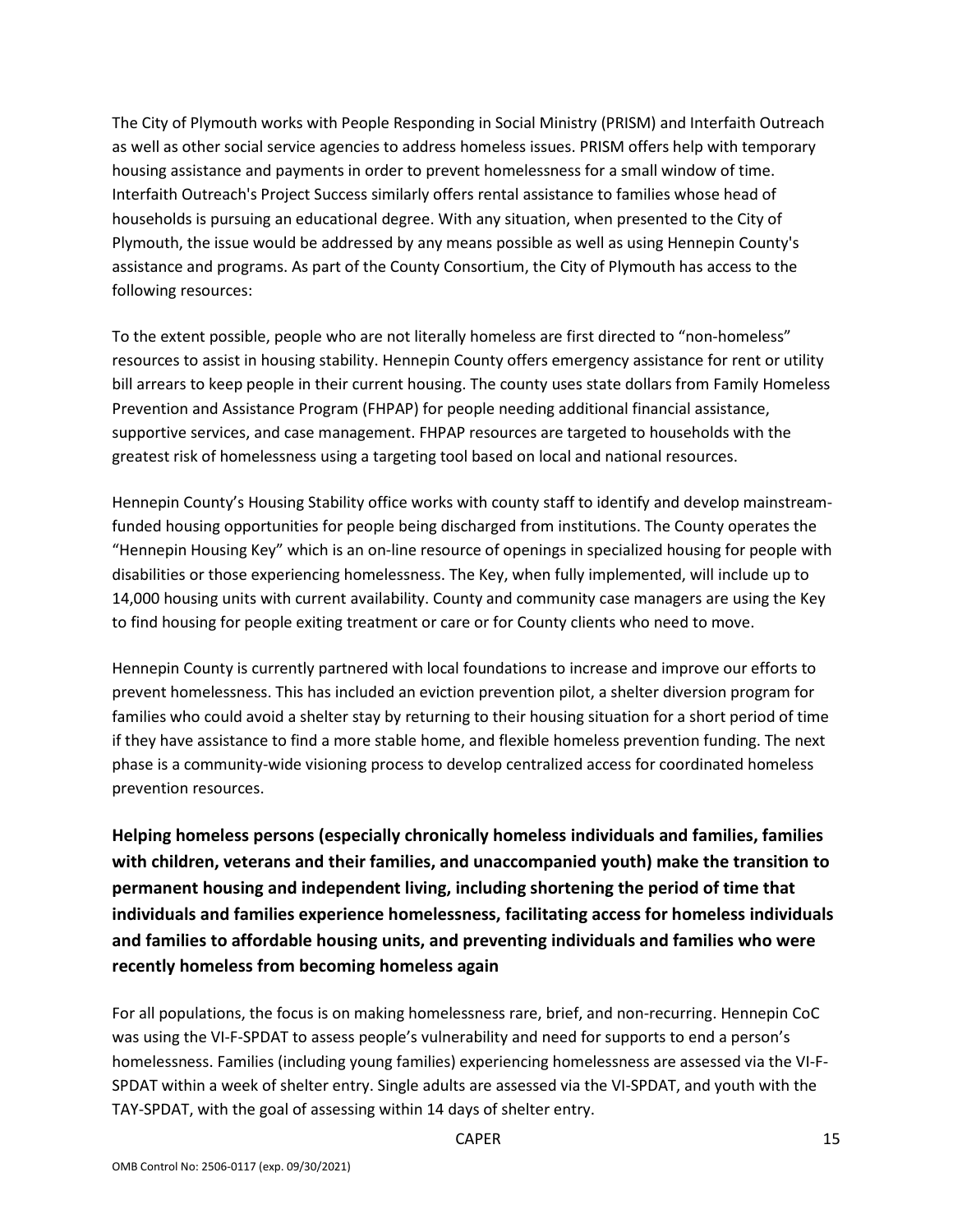All households are offered Permanent Supportive Housing, Rapid Rehousing, or Transitional Housing services, or identified as able to self-resolve, based on their vulnerability and program vacancies. The focus in shelter is on making the experience as brief as possible, but with sufficient supports in place upon housing to make a recurrence of homelessness rare. The Rapid Rehousing program has flexible rental and social service supports, so that supports can continue up to two years, as needed by the household. Although Hennepin CoC was one of the original developers of Rapid Rehousing, the CoC continues to innovate applications of rapid rehousing to expedite exits to and retention of permanent housing, including methods such as Critical Time Intervention, shared housing, and progressive engagement, including using rapid rehousing as a bridge to permanent supportive housing.

A by-name list has been established for anyone who has stayed longer than a year in shelter and therefore may be experiencing chronic homelessness ('the Chronic Index'). This list is used to target case management from the PATH-funded Hennepin County Homeless Access team and for bi-weekly case conferencing. Since adopting this approach in July 2017, 288 individuals experiencing chronic homelessness have been housed, with about a 6% return to shelter rate.

In 2018, Hennepin County launched two new programs to expedite exit from shelter. One program helps families to develop housing plans, ameliorate housing barriers such as open warrants and criminal records, and collect documentation needed for housing applications. Another program offers light-touch assistance to singles needing only minimal support to access housing opportunities. Finally, the Hennepin CoC uses state funds to support an intensive homeless prevention services for families that have been in shelter more than two times in the last two years. This program effectively reduces returns to shelter for these families. The CoC also targets all homeless prevention resources to households with past periods of homelessness. The number of families experiencing homelessness, as measured in the PIT has dropped year-on-year since 2014 achieving a cumulative reduction of more than 40 percent.

The City of Plymouth has access to these services and refers anyone needing help to the above services and to the extent possible, follows up to ensure the proper assistance was provided.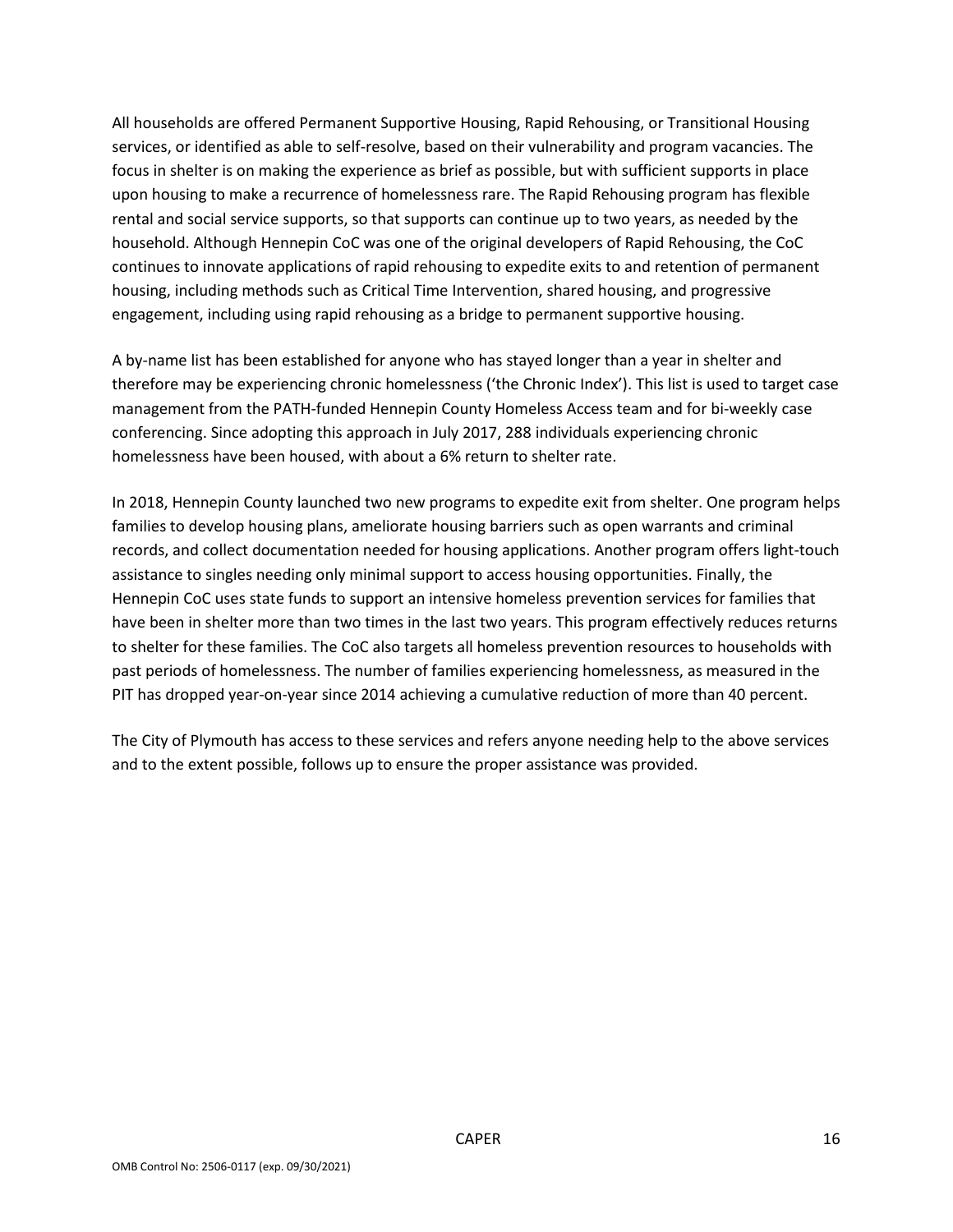## **CR-30 - Public Housing 91.220(h); 91.320(j)**

## **Actions taken to address the needs of public housing**

The City of Plymouth has no federal public housing within its jurisdiction. The Plymouth HRA does administer approximately 375 Housing Choice Vouchers (HCV). HCV's provide federal rent subsidies for low-income individuals and families in privately owned, existing market-rate housing. The funding from HUD is paid directly to the owner of the property.

## **Actions taken to encourage public housing residents to become more involved in management and participate in homeownership**

The City of Plymouth does not have any public housing within its jurisdiction, however, the Plymouth Housing and Redevelopment Authority (HRA) has two resident advisory boards - one for its HCV program and the other for the locally financed 99-unit subsidized senior housing development. The HCV Resident Advisory committee advises the HRA on policy development and review. The senior development - Plymouth Towne Square - has a residents' council which advises the HRA on management and resident services.

#### **Actions taken to provide assistance to troubled PHAs**

The Plymouth HRA administers the HCV Program and has been given the designation of a High Performing PHA.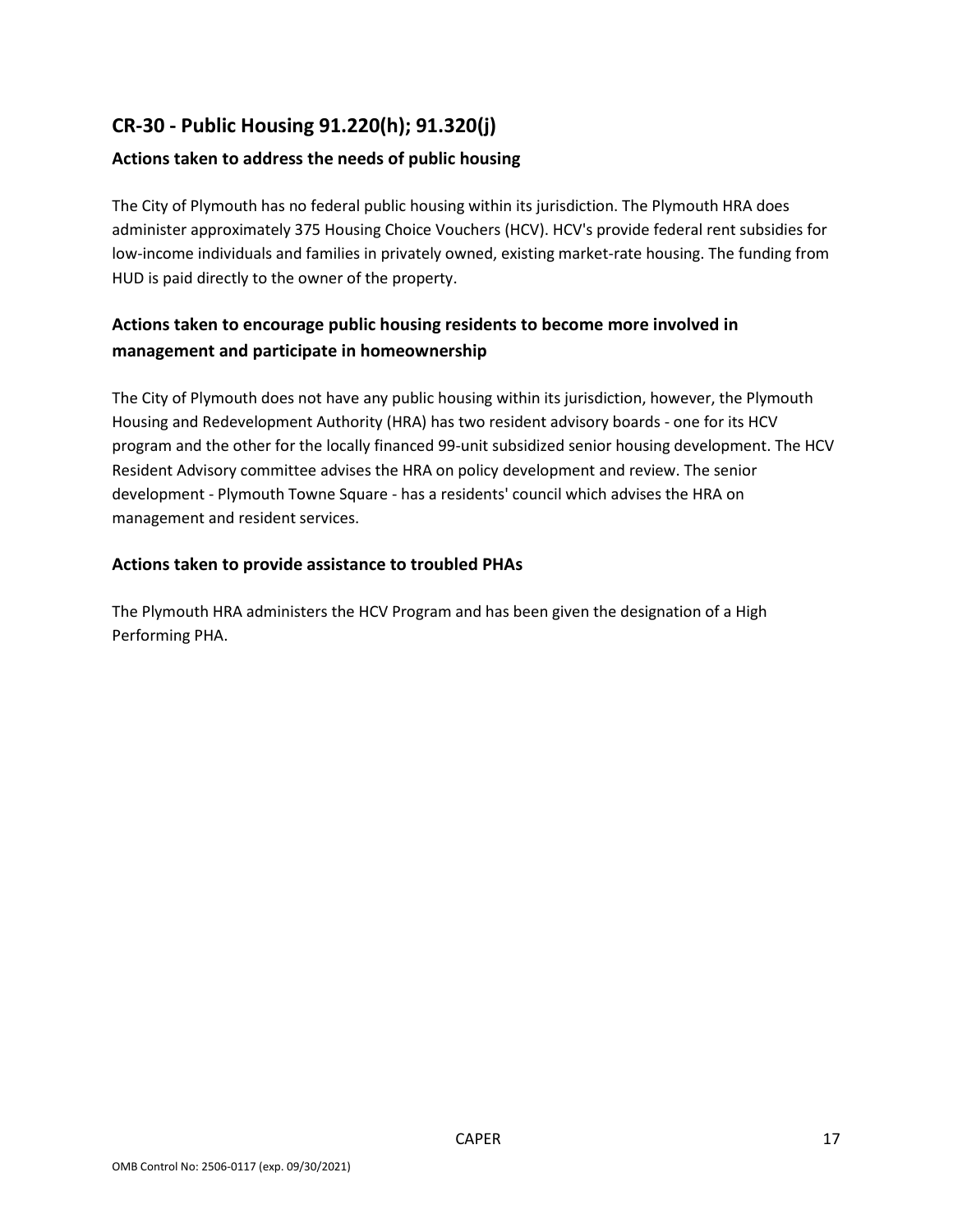## **CR-35 - Other Actions 91.220(j)-(k); 91.320(i)-(j)**

**Actions taken to remove or ameliorate the negative effects of public policies that serve as barriers to affordable housing such as land use controls, tax policies affecting land, zoning ordinances, building codes, fees and charges, growth limitations, and policies affecting the return on residential investment. 91.220 (j); 91.320 (i)**

The City does not face any significant negative effects due to public policies within the community. There are, however, state and/or federal regulations and taxing policies that may have a negative impact on the provision of affordable housing. The City collaborates with other public entities whenever possible to identify and mitigate policies, as well as other barriers to affordable housing. When partnering with developers and developments that encourage affordable housing, the City looks to assist in funding with Tax Increment Financing (TIF), and by working with the developers to mitigate costs and potential land issues that may arise.

#### **Actions taken to address obstacles to meeting underserved needs. 91.220(k); 91.320(j)**

The City of Plymouth continues to look for different ways to assist with affordable housing needs. Plymouth provides financial assistance to rehabilitate low- and moderate-income owner-occupied units, as well as downpayment, closing cost, homebuyer counseling and education assistance for incomequalifying households.

Additionally, Plymouth has a locally funded Rehabilitation Loan program to aid homeowners who do not qualify for CDBG funding but wish to rehabilitate their home. The City assists in funding the Center for Energy and Environment's Home Energy Squad program, which allows Plymouth homeowners to receive an energy audit for lower cost than normally offered by local utility companies. This audit helps discover energy conservation and efficiency options, while also providing hoemowners with energy efficient products such as CFL lightbulbs and programmable thermostats.

In 2017, the City approved the preliminary plat and site plan for the Cranberry Ridge development, which will provide 45 affordable units at or below 60% AMI and will be made available to Housing Choice Voucher clients. Of the 45 units, 10 will be set aside for clients at or below 30% AMI. The development will receive financial assistance in the amount of \$527,000 from pooled Tax Increment Financing (TIF) funds. Additionally, \$250,000 of fees were waived associated with the project. The Metropolitan Council has also awarded the project an additional 10 project based vouchers. The project is currently underway with an anticipated opening in the spring of 2022.

In early 2020, the City approved the PUDA for the Element. This development will have 61 units, all of which will be made available to households at or below 60% AMI. Four of the units will be held for households at or below 30% AMI. The development is also receiving Tax Increment Financing in the amount of \$459,000, four Housing Choice Vouchers, and financial assistance from the Plymouth Housing and Redevelopment Authority in the amount of \$241,000 to assist with fees. The project is currently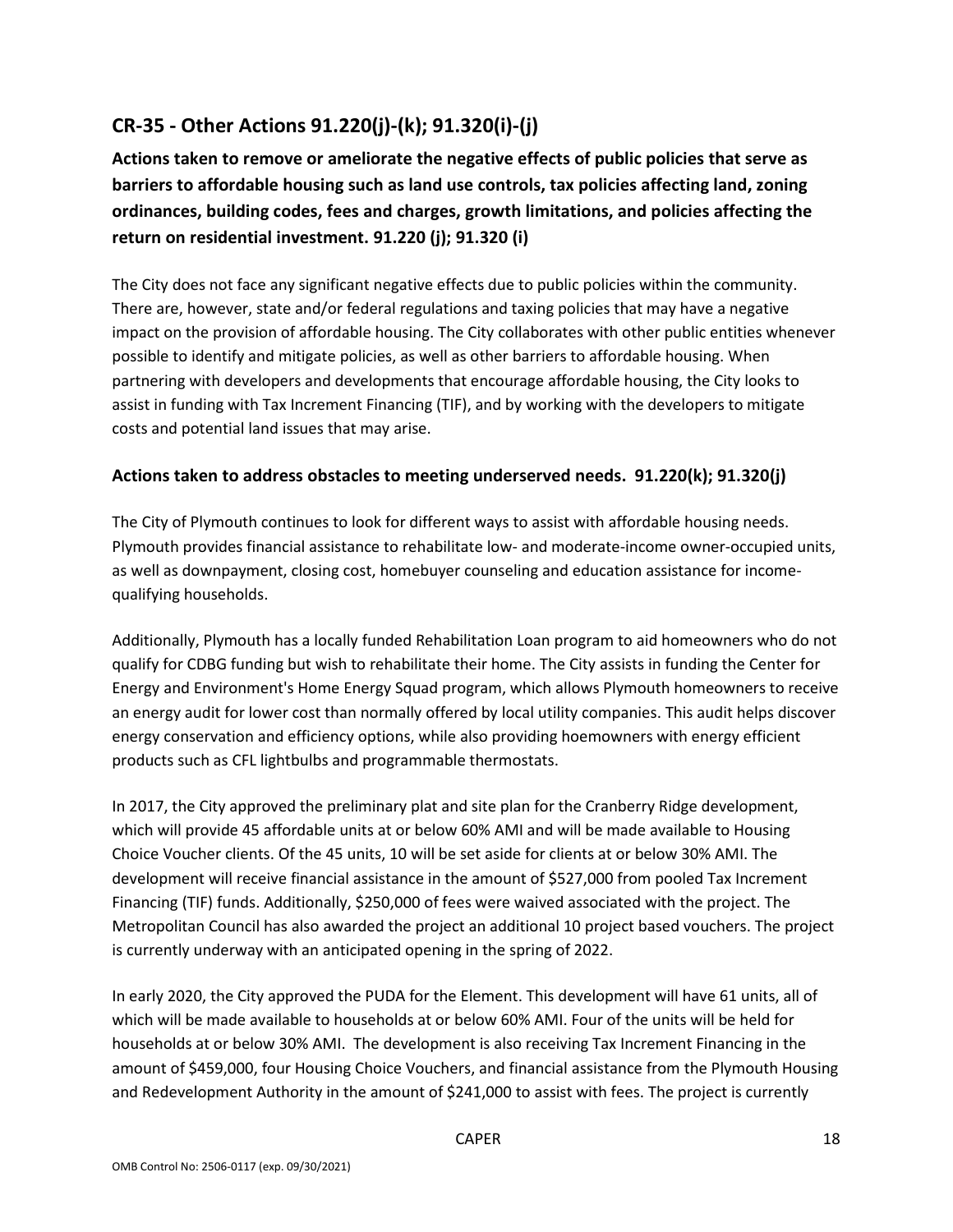under construction and will begin occupancy in the summer of 2022.

Finally, in August of 2020, the Plymouth Housing and Redevlopment Authority (HRA) purchased a .62 acre parcel to construct a twinhome that will provide affordable and stable housing for veterans and their families who are either experiencing or at risk of experiencing homelessness. The twinhome, named Valor Place, is currently under construction and will welcome its first tenants in fall of 2021.

#### **Actions taken to reduce lead-based paint hazards. 91.220(k); 91.320(j)**

As part of the City's Rental Housing Licensing Program, all rental properties in the City are inspected at least every three years. The inspector has satisfied HUD's Risk Assessment Course and is a Certified Risk Assessor. All participants in the City's Housing Choice Voucher program that reside in housing built before 1978 receive copies of the EPA brochure "Protect Your Family From Lead in Your Home". All program participants in the City's Rehabilitation and First Time Homebuyer programs are also given the EPA brochure, regardless of the year their home was built.

The Plymouth HRA has incorporated procedures in the guidelines for all federally-funded programs in order to meet the requirements of federal Lead-Based Paint (LBP) regulations. Discussion of the LBP requirements occurs at any initial meetings with HRA staff, and all files require a Certification of Receipt of LBP regulations form signed by the applicant. All homes built prior to 1978 with deteriorated paint surfaces that may require lead hazard reduction work receive lead testing. Plymouth HRA contracts with a certified Risk Assessor to perform the needed tests to identify and clear lead hazard risks. Clearance reports are issued to all homeowners who had work done disturbing painted surfaces, and a copy is kept by the HRA in the homeowner's file.

Since 2004, Hennepin County has taken a comprehensive approach to preventing childhood lead poisoning, including community outreach and education, in-home education visits, lead risk assessments, lead hazard reduction, and contractor training. Hennepin County is currently administering a 2017 HUD Office of Lead Hazard Control and Healthy Homes grant in the amount of \$3.4 million to continue the program through 2021. Since 2003, the lead grant programs have completed over 4,700 lead hazard reduction projects. Hennepin County also recently received a grant award from the Centers for Disease Control. which will allow the County to increase outreach and education, especially to the most at-risk populations and geographies through mini-grants to community partners already serving those at-risk populations. These grants demonstrate the County's continued efforts to provide affordable and safe housing to its residents while working toward the goal of eliminating childhood lead poisoning. The funds may be used throughout Hennepin County.

#### **Actions taken to reduce the number of poverty-level families. 91.220(k); 91.320(j)**

Whenever possible, the City of Plymouth works diligently through its programs to identify and assist individuals and families at or below the poverty level. Collaboration with Public Safety and the Plymouth Housing Inspector helps identify homeowners and/or renters who may be in need of additional services.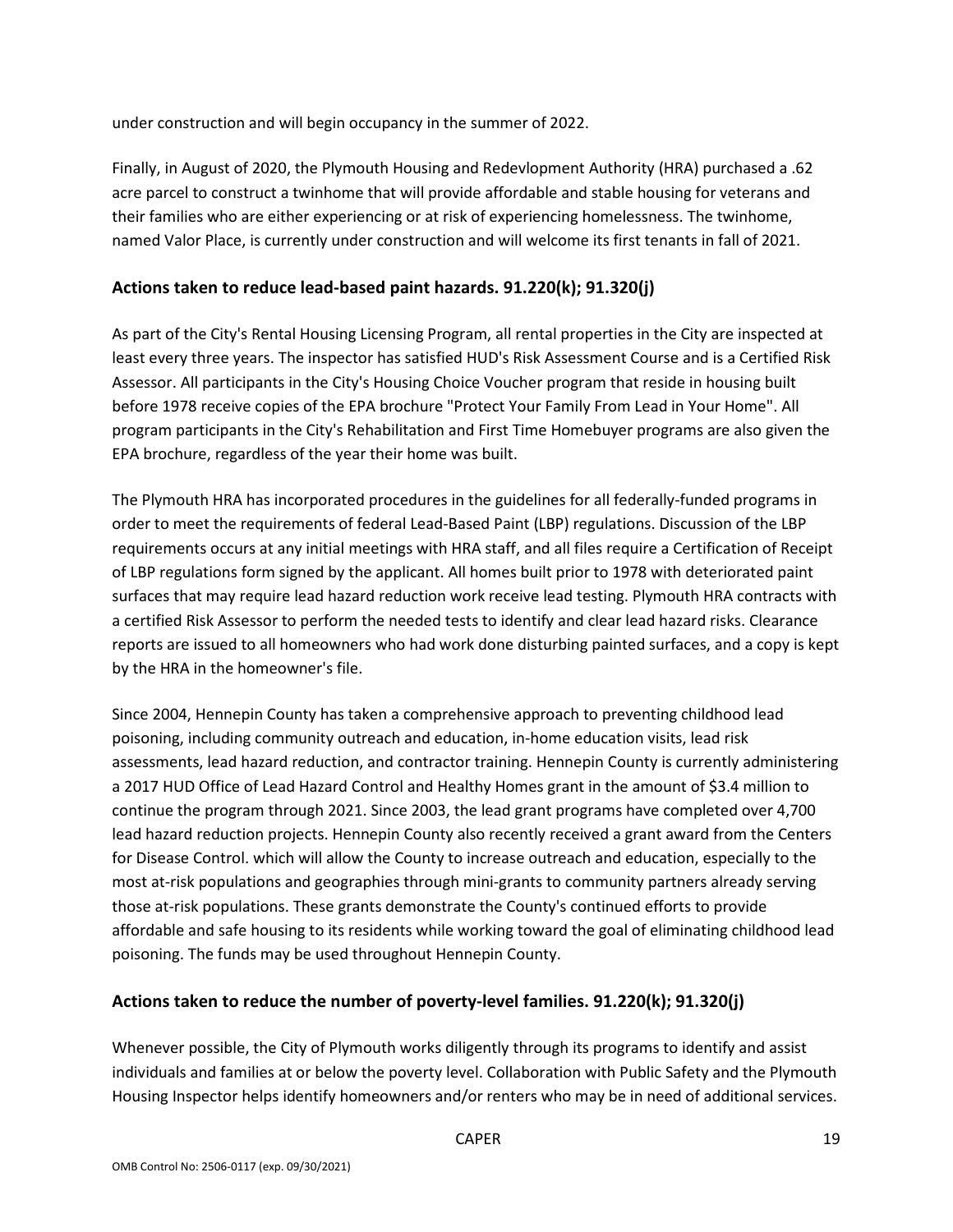Through an established network of relationships with social service agencies, the City refers clients to appropriate areas and assists with CDBG resources when applicable. There are also programs offered through the City of Plymouth, the Plymouth HRA and local non-profits that assist individuals and families experiencing poverty. PRISM and Interfaith Outreach are local organizations that help assist Plymouth residents at risk of or experiencing homelessness. HOME Line offers legal assistance to tenants engaged in rental disputes with their landlord or property manager. TreeHouse works with youth of the community to provide in- and after-school programming, and Senior Community Services assists lowand moderate-income senior homeowners with necessary home maintenance. As a member of the Hennepin County Consortium, Plymouth works closely with case managers from Hennepin County to alert the County whenever an individual in the jurisdiction may need additional assistance.

The upcoming Cranberry Ridge development will provide 45 units of affordable housing at or below 60% AMI. 10 of those units will be set aside for families at or below 30% AMI (extremely low income levels). The Element development will provide 61 units of affordable housing at or below 60% AMI. Four of those units will be held for households at or below 30% AMI.

#### **Actions taken to develop institutional structure. 91.220(k); 91.320(j)**

The City of Plymouth continues to coordinate with other institutions in the delivery of housing and community development programs. Whenever possible, the Plymouth HRA leverages CDBG funds with other state and local programming. The City coordinates with Hennepin County to deliver Healthy Homes grant funding to help with lead-based paint hazard reduction in conjunction with the CDBG Rehabilitation Loan Program. Minnesota Housing is also a resource recommended to potential homebuyers and current homeowners seeking to make home improvements.

The City also offers two programs to all homeowners for the explicit purpose of addressing specific needs in aging homes. The first is the Home Energy Squad program, which is a collaboration between the Center for Energy and Environment (CEE) and the Plymouth HRA to provide home energy audits to homeowners at a reduced cost. The HRA also funds the Architectural Design Program, which subsidizes the cost of having a qualified architect give remodeling advice to homeowners seeking to make improvements to their aging (30+ years old) homes.

## **Actions taken to enhance coordination between public and private housing and social service agencies. 91.220(k); 91.320(j)**

The City of Plymouth has developed and maintained a strong collaborative relationship with other social service agencies and housing providers. Specifically, the city works with People Responding in Social Ministry (PRISM), Metropolitan Interfaith Council on Affordable Housing (MICAH), Habitat for Humanity, the Housing Justice Center, Outreach Development Corporation (ODC) and Interfaith Outreach.

All First Time Homebuyer loan receipients are required to attend HUD-approved homebuyer workshops presented by Home Stretch accredited workshops. Completing these required programs provides first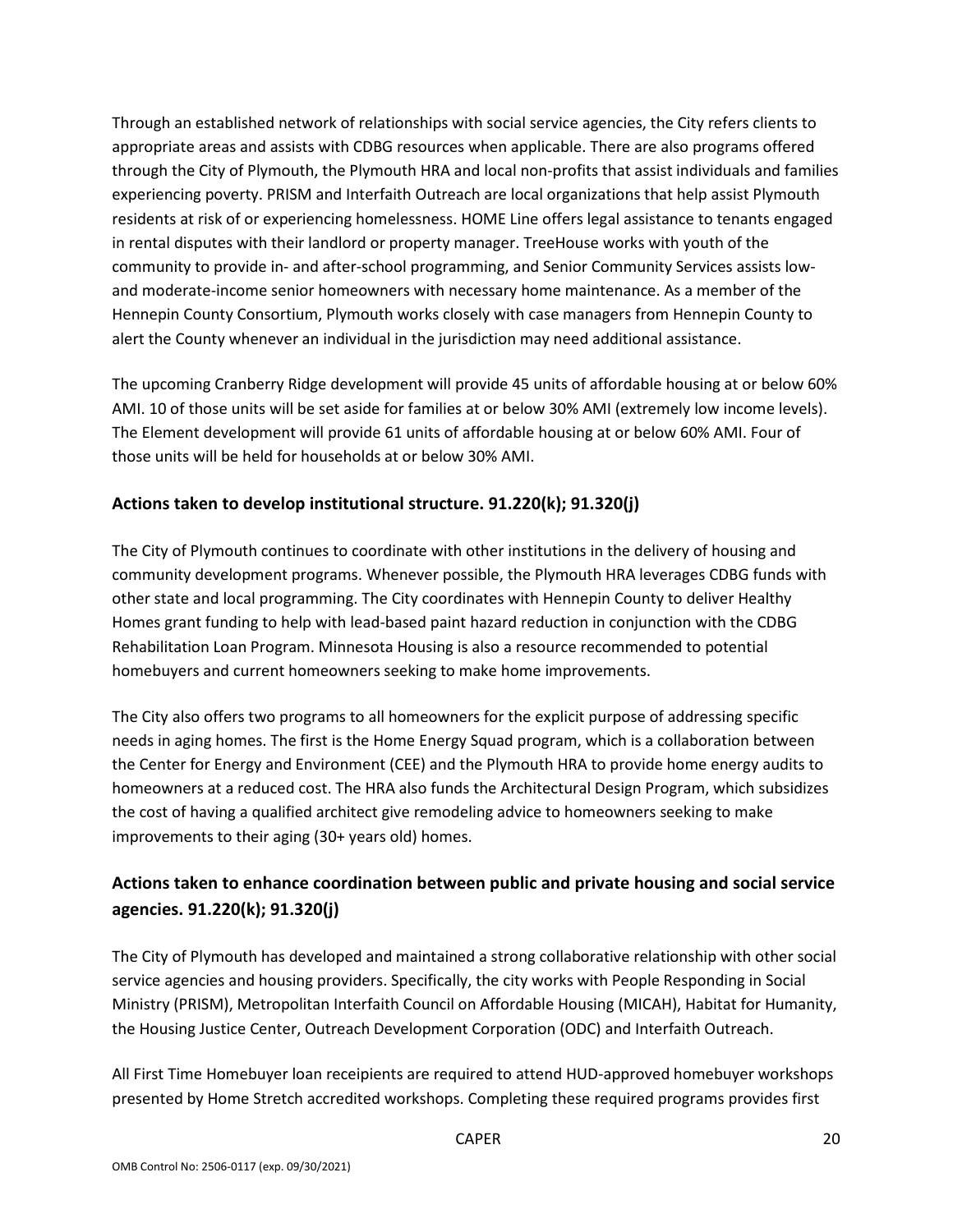time buyers with the information and education necessary to purchase a home.

## **Identify actions taken to overcome the effects of any impediments identified in the jurisdictions analysis of impediments to fair housing choice. 91.520(a)**

The City of Plymouth is a member of the Fair Housing Implementation Council (FHIC) established in 2002 to coordinate regional efforts to comply with obligations affirmatively furthering fair housing throughout the Twin Cities Metropolitan housing market area. During the 2020 program year, the FHIC continued to address recommendations brought forth in the Regional Analysis of Impediments to Fair Housing (AI).

The FHIC initiates activities that are designed to stop discrimination and promote integration. Such activities are a response to the 2001 AI, funded by participating metropolitan jurisdictions. The City of Plymouth has been an active member of this council, designating time and resources to ensure fair housing for all people - not only within the jurisdiction, but also the broader metropolitan area. Per the recommendations of the AI, Plymouth has worked as part of the Hennepin County Consortium. The Consortium provided funding to the Center for Urban and Regional Affairs (CURA) in order to study displacement of lower income and people of color in the suburbs specifically. Additional resources have gone to Fair Housing training for staff and potential decisionmakers in entitlement communities, as well as to work on Fair Housing trainings in a variety of languages.

The City of Plymouth specifically has worked to address items in the AI recommendations targeting Plymouth and other entitlement jurisdictions. Plymouth continues to be an active member of the FHIC, including distributing the recent RFQ to suburban-focused agencies in order to advance additional community engagement in the suburbs. Plymouth annually monitors subrecipients for compliance with Fair Housing guidelines, as well as requiring reports on client demographics on a quarterly basis. Plymouth provides vouchers for renters through the Housing and Redevelopment Authority, and subsequently follows all guidelines of Fair Housing as required by the Section 8 and HCV programs. The City encourages landlords to accept vouchers whenever possible to assist with more affordable housing options. The City also adopted a Fair Housing Policy in 2018. Staff continually monitors new state legislation to ensure programs are in compliance with existing and new statutes. The HRA continues to provide funding for rehabilitation and acquisition of existing affordable housing to assist low- and moderate-income households with the maintenance and purchase of homes within Plymouth. Finally, the Plymouth Community Development department employs a Housing Inspector who works as an intermediary between public safety, non-profit and assistance agencies, tenants and citizens.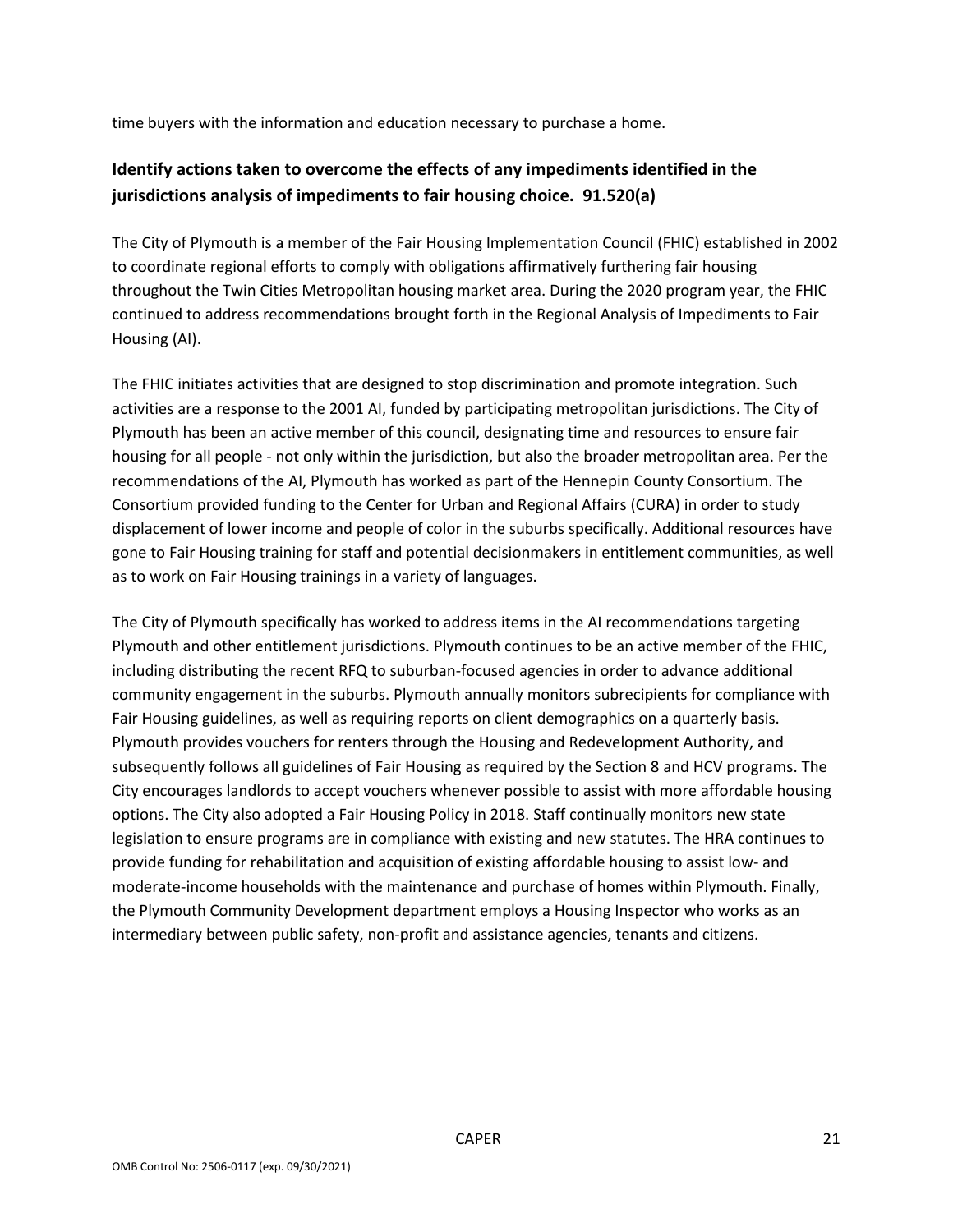## **CR-40 - Monitoring 91.220 and 91.230**

**Describe the standards and procedures used to monitor activities carried out in furtherance of the plan and used to ensure long-term compliance with requirements of the programs involved, including minority business outreach and the comprehensive planning requirements**

Contracts are executed with all organizations implementing activities identified in the Consolidated Plan. The Plymouth HRA is responsible for contract administration and compliance, and has experience monitoring federal programs through CDBG grants in previous years. Monitoring is an ongoing process, incorporating six areas of activity:

*Funding Agreement* - For each program or project funded through consolidated plan resources, the applicant will be required to enter into a funding agreement covering at least the following items:

- Schedule for project implementation.
- Financial management of program funds and required matching funds.
- Compliance with related federal regulations.
- Appropriate long-term affordability/access requirements.
- Schedules for project compliance documentation.
- Repayment requirements for noncompliance.

The funding agreement provides a basis for assessing the development and tracking implementation of funded activities. Provisions of the agreement serve as a benchmark that is reviewed for compliance. Appropriate remedial actions are taken and evaluated in a timely manner. Compliance with the terms of the agreement is required prior to approving any request for funding.

*On-Site Visitation* - Within each program year, Plymouth HRA staff consults with representatives from each community organization receiving a CDBG funding allocation. This visit includes an in-depth review of project procedures and other regulations and reporting requirements, including those pertaining to HUD. Periodically thereafter, staff may schedule an on-site monitoring to review program operation and ensure file compliance. The frequency and depth of those visits depends upon the perceived risk involved with each project.

*Document Review -* The documents submitted with reimbursement requests are reviewed for completeness and accuracy. When a problem is discovered, HRA staff discusses the issue(s) with project staff to correct the situation and ensure the problem is understood. Reimbursement does not occur until all requirements are met. If subsequent problems are encountered, the project receives a "highrisk" status, and more frequent on-site monitoring is required.

*Performance Report -* The completion of the Consolidated Annual Performance Evaluation Report (CAPER) is used to ensure program/project completion. If a significant discrepancy between goals and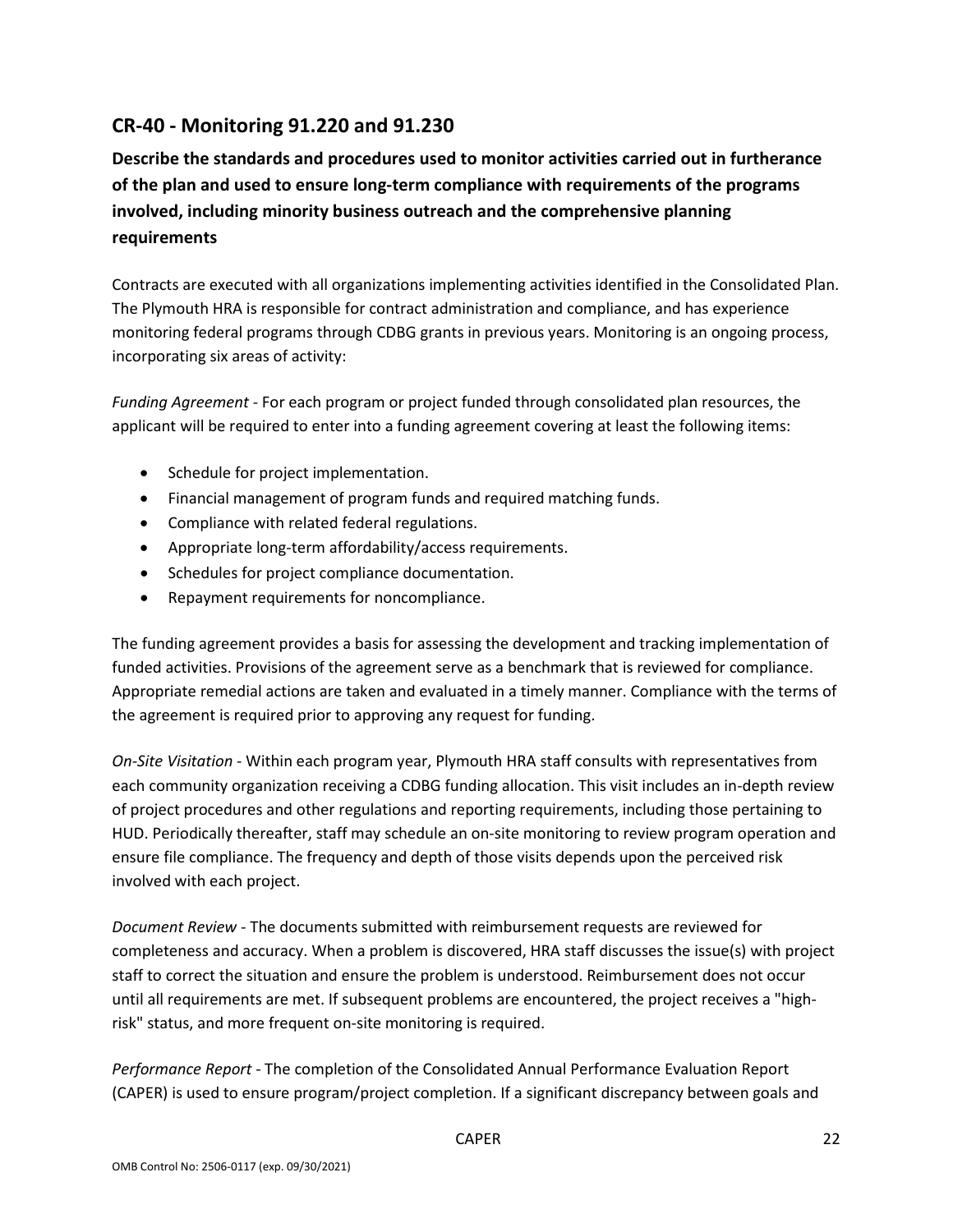performance is found, additional consultation occurs. A lack of progress in meeting indicated goals may harm the applicant's chances for future funding if they are unable to comply with regulations.

*Timeliness* - Timeliness is a requirement of the monitoring process. All applications require a schedule for the expenditure of funds. If a project is found to be falling behind on expenditures, they are contacted regarding the problem to develop an adjusted timeline.

*Evaluation* - Continued evaluation of the monitoring process for the City of Plymouth is performed to ensure project/program compliance.

## **Citizen Participation Plan 91.105(d); 91.115(d)**

## **Describe the efforts to provide citizens with reasonable notice and an opportunity to comment on performance reports**.

The Plymouth Housing and Redevelopment Authority (HRA) will hold a public comment period on the 2020 CAPER from August 13-27, 2021. The HRA Board of Commissioners will consider comments made when formulating their recommendations for the Plymouth City Council meeting schedule for August 24, 2021. Notice of the public comment period will be posted in the local newspaper on August 12, 2021, and a draft copy of this plan will be made available for review on that date.

Hennepin County also holds a public hearing on behalf of the County Consortium. This report will be submitted to Hennepin County prior to the comment period for the Consortium CAPER.

Finally and in addition to this CAPER, the following reports are available to the public and have been previously submitted to HUD at this point:

- 2020-2024 Hennepin County Consortium Consolidated Plan
- 2021 City of Plymouth Annual Action Plan
- Regional Analysis of Impediments to Fair Housing (2020)